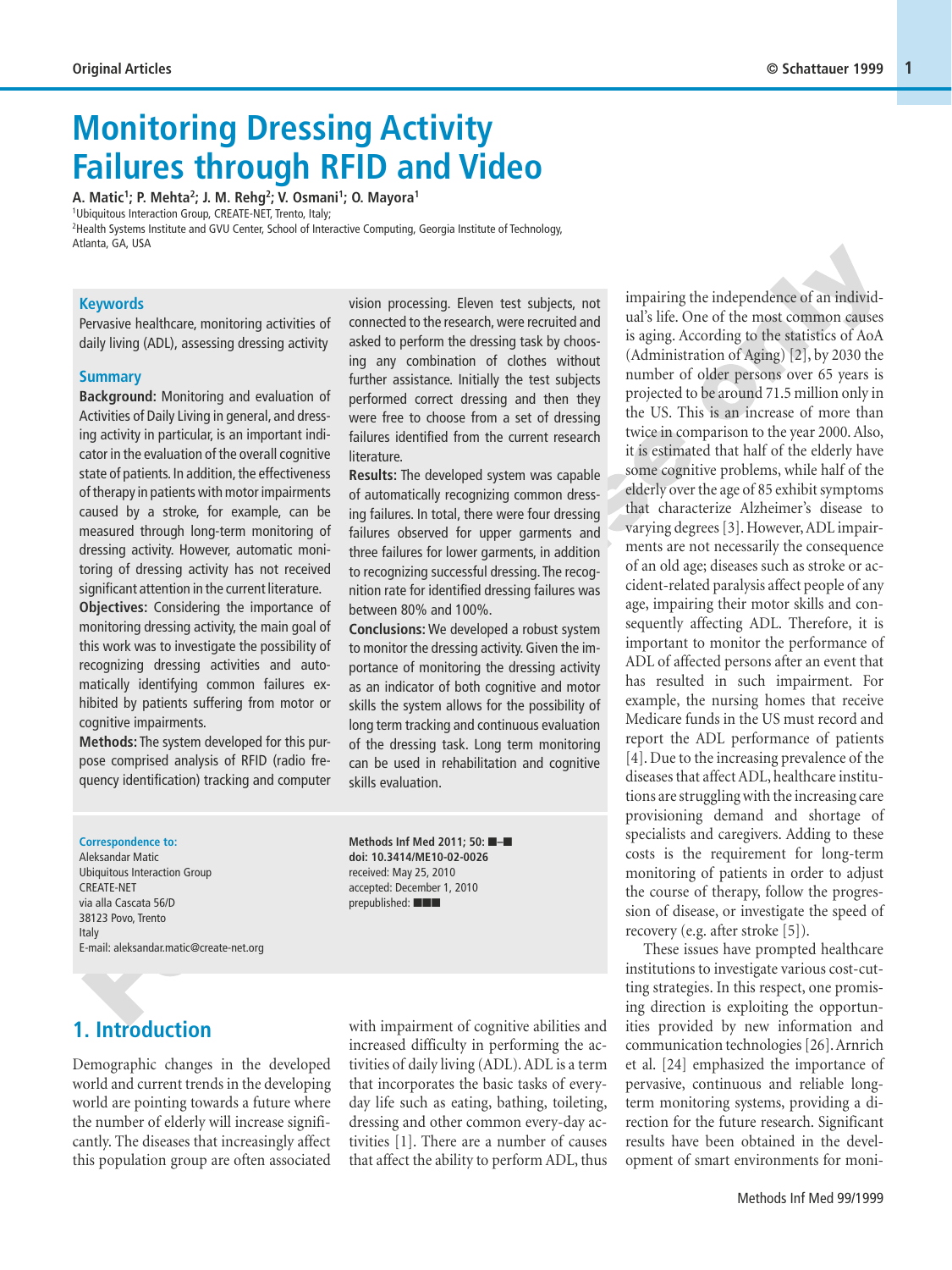jumper) [14],

Matic et al.: Monitoring Dressing Activi<br>ng hand washing [6, 7], cooking [8],<br>taking medications [9]. However, the of monitoring *Dressing Activity*<br>
Ing hand washing [6, 7], cooking [8],<br>
taking medications [9]. However, the<br>
of monitoring dressing progress and<br>
Ires. which is a basic daily activity, has  $\overline{a}$ ing hand washing  $[6, 7]$ , cooking  $[8]$ , taking medications  $[9]$ . However, the comment of monitoring dressing progress and ures, which is a basic daily activity, has received the attention that it deserves. toring hand washing [6, 7], cooking [8],<br>and taking medications [9]. However, the<br>task of monitoring dressing progress and<br>failures, which is a basic daily activity, has<br>not received the attention that it deserves.<br>Walker and taking medications [9].<br>teak of monitoring dressing task of monitoring dressing progress and failures, which is a basic daily activity, has stroke patients, and the stroke patients, and that it deserves.<br>
The stroke patient is a basic daily activity, has eived the attention that it deserves.<br>
The stroke patients, and that it be monitored continuously for not received the attention that it deserves. Walker et al. [5] argue that dressing is a ceived the attention that it deserves.<br>
er et al. [5] argue that dressing is a<br>
lex skill, important for the successful<br>
lilitation of stroke patients, and that it<br>
d be monitored continuously for<br>
vears. This is because t Walker et al. [5] argue that dressing is a<br>complex skill, important for the successful<br>rehabilitation of stroke patients, and that it<br>should be monitored continuously for<br>many years. This is because there is a corre-<br>latio complex sl<br>rebebiliteti All, important for the successful<br>ion of stroke patients, and that it<br>imonitored continuously for<br>i. This is because there is a corre-<br>veen cognitive factors and dress-<br>that can provide valuable inrehabilitation of stroke patients, and that it<br>should be monitored continuously for Fraction of stroke patients, and that it<br>about the state of a pair of the state of a corre-<br>ween cognitive factors and dress-<br>that can provide valuable in-<br>about the state of a patient's cogmany years. This is because there is a corretored continuously for<br>s because there is a corre-<br>gnitive factors and dress-<br>an provide valuable in-<br>he state of a patient's cog-<br>the assessment of varimany years. This is because there is a correlation between cognitive factors and dressing ability that can provide valuable information about the state of a patient's cognition. Moreover, the assessment of variations in pa ing ability that can provide valuable information about the state of a patient's cogde valuable in-<br>f a patient's cog-<br>essment of vari-<br>ctivities, includ-<br>d capturing pat-<br>are very impornition Moreover the assessment of vari-They about the state of a patient's cog-<br>Soreover, the assessment of vari-<br>patterns of daily activities, includ-<br>ng of elderly, and capturing pat-<br>hange over time, are very impor-<br>they can be indicative symptoms ations in patterns of daily activities, includtion. Moreover, the assessment of vari-<br>ions in patterns of daily activities, includ-<br>g dressing of elderly, and capturing pat-<br>rns of change over time, are very impor-<br>nt since they can be indicative symptoms<br>'early demen the progressing of elderly, and capturing pat-<br>terns of change over time, are very impor-<br>tant since they can be indicative symptoms<br>of early dementia or can be used to measure<br>the progress of the disease [10]. terns of change over time, are very importherm there they can be indicative symptoms<br>of early dementia or can be used to measure<br>the progress of the disease [10].<br>Typical practices in monitoring dressing<br>activities involve therapists periodically of early dementia or can be used to measure<br>the progress of the disease [10].

 $\frac{1}{2}$  Typical practices in monitoring dressing ey can be indicative symptoms<br>entia or can be used to measure<br>of the disease [10].<br>ractices in monitoring dressing<br>wolve therapists periodically<br>while the patient performs the ntia or can be used to measure<br>f the disease [10].<br>cctices in monitoring dressing<br>olve therapists periodically<br>thile the patient performs the<br>[11, 12]. This has three conress of the disease [10].<br>al practices in monitoring dressing<br>involve therapists periodically<br>tes while the patient performs the<br>steps [11, 12]. This has three con-<br>disadvantages: i) dressing is a very Typical practices in monitoring dressing<br>activities involve therapists periodically<br>taking notes while the patient performs the<br>dressing steps [11, 12]. This has three con-<br>siderable disadvantages: i) dressing is a very<br>pe activities ii<br>taking notes periodically<br>is while the patient performs the<br>ps [11, 12]. This has three con-<br>advantages: i) dressing is a very<br>d private activity and carrying it<br>of another person is often uncommon common while the patient performs the<br>os [11, 12]. This has three con-<br>advantages: i) dressing is a very<br>private activity and carrying it<br>of another person is often un-<br>and unpleasant; ii) note taking dressing steps [11, 12]. This has three con-<br>siderable disadvantages: i) dressing is a very<br>personal and private activity and carrying it<br>out in front of another person is often un-<br>comfortable and unpleasant; ii) note tak siderable disadvantages: 1) dressing is a very<br>personal and private activity and carrying it<br>out in front of another person is often un-<br>comfortable and unpleasant; ii) note taking<br>is not only error prone (due to the tired personal and private activity and carrying it<br>out in front of another person is often un out in front of another person is often un-<br>comfortable and unpleasant; ii) note taking another person is often un-<br>d unpleasant; ii) note taking<br>r prone (due to the tiredness<br>t, for example), it is also sub-<br>g difficulties in comparing<br>different therapists assist the is not only error prone (due to the tiredness ortable and unpleasant; ii) note taking<br>conly error prone (due to the tiredness<br>e therapist, for example), it is also sub-<br>e, creating difficulties in comparing<br>otes when different therapists assist the<br>patient; iii) the p of the therapist, for example), it is also subof only error prone (due to the tiredness<br>he therapist, for example), it is also sub-<br>ive, creating difficulties in comparing<br>notes when different therapists assist the<br>le patient; iii) the presence of therapists<br>result in .<br>iective c perapist, for example), it is also sub-<br>reating difficulties in comparing<br>when different therapists assist the<br>ient; iii) the presence of therapists<br>lt in inconsistencies between the<br>performance of the activity and the notes when different therapists assist the ing difficulties in comparing<br>on different therapists assist the<br>iii) the presence of therapists<br>inconsistencies between the<br>formance of the activity and<br>of the same activity carried the notes when different therapists assist the<br>same patient; iii) the presence of therapists<br>can result in inconsistencies between the<br>recorded performance of the activity and<br>performance of the same activity carried<br>out i same patient; iii) the presence of therapists<br>can result in inconsistencies between the<br>recorded performance of the activity and<br>performance of the same activity carried<br>out in the patients' usual environment, such<br>as thei can result in inconsistencies between the<br>recorded performance of the activity and<br>performance of the same activity carried<br>out in the patients' usual environment, such<br>as their home. This is because patients and<br>especiall performance of the same activity carried corded performance of the activity and<br>rformance of the same activity carried<br>it in the patients' usual environment, such<br>their home. This is because patients and<br>pecially the elderly will invest extra effort<br>carry out the  $\frac{v}{\alpha}$  out in the pati as their home. This is because patients and<br>especially the elderly will invest extra effort<br>to carry out the activity correctly, and thus ents' usual environment, sue<br>This is because patients and<br>elderly will invest extra effc<br>ne activity correctly, and the<br>r independence, as was der<br>study by Brown et al. [13]. **Exercise the Hotel**<br> **Exercise the CONTEX ONL** response to the security puriods find<br>tially the elderly will invest extra effort<br>rry out the activity correctly, and thus<br>cate their independence, as was dem-<br>ated in a study by Brown et al. [13].<br>response to these issues to carry out the activity correctly, and thus<br>vindicate their independence, as was dem-<br>onstrated in a study by Brown et al. [13].<br>In response to these issues, we have ad-<br>dressed the challenges in monitoring the<br>dressing vindicate their indeper onstrated in a study by Brown et al. [13].

dence, as was dem-<br>Brown et al. [13].<br>Pissues, we have ad-<br>in monitoring the<br>mabling support for<br>through the use of r et al. [13].<br>es, we have ad-<br>monitoring the<br>ing support for<br>ugh the use of<br>namely com-In response to these issues, we have ad-<br>dressed the challenges in monitoring the<br>dressing task, thereby enabling support for<br>long-term assessment, through the use of<br>two different technologies, namely com-<br>puter vision an dressing task, thereby enabling support for d the challenges in monitoring the<br>ig task, thereby enabling support for<br>erm assessment, through the use of<br>ifferent technologies, namely com-<br>vision and radio frequency identifi-<br>(RFID). In our design, the two techlong-term assessment, through the use of task, thereby enabling support for<br>m assessment, through the use of<br>erent technologies, namely com-<br>ion and radio frequency identifi-<br>RFID). In our design, the two tech-<br>act in a complimentary manner. two different assessment, through the use of<br>ent technologies, namely com-<br>n and radio frequency identifi-<br>ID). In our design, the two tech-<br>t in a complimentary manner,<br>the challenge of monitoring diftechnologies, namely com-<br>and radio frequency identifi-<br>. In our design, the two tech-<br>n a complimentary manner,<br>e challenge of monitoring dif-<br>of a dressing task. The chalres visited and red<br>cation (RFID). In our vision and radio frequency identifi-<br>n (RFID). In our design, the two tech-<br>gies act in a complimentary manner,<br>ssing the challenge of monitoring dif-<br>t aspects of a dressing task. The chal-<br>relates to the fact that the se r design, the two tech-<br>nplimentary manner,<br>nge of monitoring dif-<br>essing task. The chal-<br>t that the set of dress-<br>by patients cannot be nologies act in a complimentary manner,<br>addressing the challenge of monitoring difentary manner,<br>monitoring dif-<br>the set of dress-<br>tients cannot be<br>single technol-

**in isolation.** The set of most in isolation. The set of most **ilures through RFID and Video**<br>
sy working in isolation. The set of most<br>
mmon failures relate to i) putting clothes<br>
an incorrect order (such as t-shirt over a in isolation. The set of most<br>res relate to i) putting clothes<br>t order (such as t-shirt over a<br>ii) putting on clothes parogy working in isolation. The set of most<br>common failures relate to i) putting clothes<br>in an incorrect order (such as t-shirt over a<br>jumper) [14], ii) putting on clothes par-<br>tially (such as only one sleeve or one trouser ogy worl Example in Isolation. The set of most<br>failures relate to i) putting clothes<br>orrect order (such as t-shirt over a<br>[14], ii) putting on clothes par-<br>th as only one sleeve or one trouser<br>[5], iii) putting on clothes backcommon failures relate to 1) putting clothes<br>in an incorrect order (such as t-shirt over a<br>jumper) [14], ii) putting on clothes par-<br>tially (such as only one sleeve or one trouser<br>leg is in) [5], iii) putting on clothes ba jumper) [14], ii) putting on clothes paran incorrect order (such as t-shirt over a<br>mper) [14], ii) putting on clothes par-<br>ully (such as only one sleeve or one trouser<br>g is in) [5], iii) putting on clothes back-<br>ards or the other way around (inner part<br>a garment pumper) [14], 11) putting on clothes partially (such as only one sleeve or one trouser<br>leg is in) [5], iii) putting on clothes back-<br>wards or the other way around (inner part<br>of a garment is on the outside or when<br>trousers mly one sleeve or one trouser<br>ii) putting on clothes back-<br>ther way around (inner part<br>is on the outside or when<br>pr is on the back) [15], iv)<br>many lavers of clothing and leg is in) [5], iii) putting on clothes back-<br>wards or the other way around (inner part a and the other way around (inner part<br>ds or the other way around (inner part<br>a garment is on the outside or when<br>users' zipper is on the back) [15], iv)<br>ting on too many layers of clothing and<br>adjusting garments with the of a garment is on the outside or when (114) and variant is on the outside or when<br>
14) and view the back of the sers' zipper is on the back [15], iv<br>
14) ing on too many layers of clothing and<br>
14) and v putting on clothes on the of a garment is<br>troughed ginner i on the outside or when<br>s on the back) [15], iv)<br>iny layers of clothing and<br>ments with the tempera-<br>butting on clothes on the<br>body (for example pants trousers' zipper<br>nutting on too n (15), iv.<br>
14) hany layers of clothing and<br>
14) rments with the tempera-<br>
14) putting on clothes on the<br>
14). In conjunction with putting on too many layers of clothing and<br>not adjusting garments with the tempera-<br>ture [14] and v) putting on clothes on the<br>wrong part of the body (for example pants<br>instead of shirt) [14]. In conjunction with<br>identifyi not adjusting garments with the tempera-<br>ture [14] and v) putting on clothes on the<br>wrong part of the body (for example pants<br>instead of shirt) [14]. In conjunction with<br>identifying dressing failures, it is also im-<br>portan wrong part of the body (for example pants) and v) putting on c<br>art of the body (for ex<br>of shirt) [14]. In conj<br>ng dressing failures,<br>to recognize when<br>is performed as well. instead of shirt) [14]. In conjunction with art of the body (for example pants<br>of shirt) [14]. In conjunction with<br>ng dressing failures, it is also im-<br>to recognize when the correct<br>is performed as well.<br>requirement for a dressing moniidentifying dressing failures, it is also im-1 of shirt) [14]. In conjunction with<br>fying dressing failures, it is also im-<br>to recognize when the correct<br>ig is performed as well.<br>ey requirement for a dressing moni-<br>system is to be unobtrusive, esdressing is performed as well.

ndentifying dressing failures, it is also im-<br>portant to recognize when the correct<br>dressing is performed as well.<br>A key requirement for a dressing moni-<br>toring system is to be unobtrusive, es-<br>pecially with regards to vis ant to recognize when the correct<br>sing is performed as well.<br>Ley requirement for a dressing moni-<br>ag system is to be unobtrusive, es-<br>ally with regards to visible and wear-<br>sensors (such as wrist worn devices). dressing is performed as well.<br>A key requirement for a dressing moni-<br>toring system is to be unobtrusive, es-<br>pecially with regards to visible and wear-<br>able sensors (such as wrist worn devices).<br>This is because wearable d A key requirement tor a dressing moni-<br>toring system is to be unobtrusive, es-<br>pecially with regards to visible and wear-<br>able sensors (such as wrist worn devices).<br>This is because wearable devices may in-<br>fluence the dres toring system is to be unobtrus pecially with regards to visible and wearable sensors (such as wrist worn devices). with regards to visible and wear-<br>nsors (such as wrist worn devices).<br>because wearable devices may in-<br>the dressing activity and also be-<br>atients with dementia may tend to<br>foreign objects. Therefore, in our This is because wearable devices may innsors (such as wrist worn devices),<br>because wearable devices may in-<br>the dressing activity and also be-<br>patients with dementia may tend to<br>e foreign objects. Therefore, in our<br>we have aimed to fulfil the requirefluence the dressing activity and also because wearable devices may in-<br>e dressing activity and also be-<br>ents with dementia may tend to<br>reign objects. Therefore, in our<br>have aimed to fulfil the require-<br>an unobtrusive system, while rachee the thesing teams<br>cause patients with dementi ie dressing activity and also be-<br>ients with dementia may tend to<br>preign objects. Therefore, in our<br>have aimed to fulfil the require-<br>r an unobtrusive system, while<br>a high recognition rate both for a may exist to<br>refore, in our<br>fil the require-<br>system, while<br>a rate both for<br>dressing failsystem we have is a med to fulfil the require-<br>in unobtrusive system, while<br>igh recognition rate both for<br>ing events and dressing fail-<br>is organized as follows. Secments for an unobtrusive system, while<br>achieving a high recognition rate both for ts for an unobtrusive system, while<br>eving a high recognition rate both for<br>ect dressing events and dressing fail-<br>.<br>he paper is organized as follows. Sec-<br>2 reviews the related work in the doachieving a high recognition rate both for<br>correct dressing events and dressing fail-<br>ures.<br>The paper is organized as follows. Sec-<br>tion 2 reviews the related work in the do-<br>main of smart environments intended for **usiliar**<br>uroc

er is organized as follows. Sec-<br>ws the related work in the do-<br>art environments intended for<br>ADL. Our approach and deures.<br>The paper is organized as follows. Sec-<br>tion 2 reviews the related work in the do-<br>main of smart environments intended for<br>monitoring ADL. Our approach and de-<br>scription of the experiments are provided tion 2 reviews the related work in the do-The paper is organized as follows. Section 2 reviews the related work in the do-<br>ain of smart environments intended for<br>onitoring ADL. Our approach and de-<br>ription of the experiments are provided<br>Section 3 and 4 respective  $\frac{1}{\text{min}}$ the future work and the main of smart environments intended for<br>monitoring ADL. Our approach and de-<br>scription of the experiments are provided<br>in Section 3 and 4 respectively. Finally, we<br>discuss the future work and draw t monitoring ADL. Our approach and dein Section 3 and 4 respe<br>discuss the future work a<br>conclusions.<br>**2. Related Work**  $\frac{1}{\sqrt{2}}$ 

### is

conclusions.<br>**2. Related Work**<br>The performance of a patient in the dress-**Exercise Solution**<br>Frormance of a patient in the dress-<br>sk is often studied in medicine.<br>et al. [10] investigate how dressing **Related Work**<br>he performance of a patient in the dress-<br>g task is often studied in medicine.<br>*Talker* et al. [10] investigate how dressing<br>affected during the rehabilitation after a between the dress-<br>died in medicine.<br>tigate how dressing<br>ehabilitation after a<br>the types of failures ing task is often important parameters of a patient in the dress-<br>g task is often studied in medicine.<br>Salker et al. [10] investigate how dressing<br>affected during the rehabilitation after a<br>roke. They emphasize the types of failures<br>importa I studied in medicine.<br>
investigate how dressing<br>
the rehabilitation after a<br>
asize the types of failures<br>
imeters for determining<br>
the nature of cognitive Walker et al. [10] investigate how dressing g the rehabilitation after a<br>thasize the types of failures<br>rameters for determining<br>in the nature of cognitive<br>dressing ability. Dressing<br>nalvzed very often in pais affected during the ref<br>stroke They emphasized stroke. They emphasize the types of failures<br>as important parameters for determining<br>relations between the nature of cognitive<br>impairment and dressing ability. Dressing<br>performance is analyzed very often in pa-<br>tients that as important parameters tor determining<br>relations between the nature of cognitive<br>impairment and dressing ability. Dressing<br>performance is analyzed very often in pa-<br>tients that suffer from Alzheimer's disease<br>or other typ relations betwee:<br>impairmant and impairment and dressing ability. Dressing<br>performance is analyzed very often in pa-<br>tients that suffer from Alzheimer's disease<br>or other types of dementia (e.g. [11, 12]). performance is analyzed very often in pa-Feyereisen et al. [11] claim that there is<br>both clinical and theoretical support for the

 of studying Alzheimer's paof studying Alzheimer's pa-<br>to perform the dressing task. Itance of studying Alzheimer's pa-<br>Italiity to perform the dressing task,<br>it is cognitively demanding and orgaof studying Alzheimer's pa-<br>y to perform the dressing task,<br>gnitively demanding and orga-<br>a hierarchical plan with some importance of st udying Alzheimer's pa-<br>erform the dressing task,<br>ely demanding and orga-<br>archical plan with some<br>same movement. They importance of s<br>tionta<sup>2</sup> ability to t imprendict of etally ingertained by particular of particular that is cognitively demanding and organised along a hierarchical plan with some repetitions of the same movement. They confirm that the impairments of dressing since it is cognitively demanding and organised along a hierarchical plan with some It is cognitively demanding and orgalized along a hierarchical plan with some<br>itions of the same movement. They<br>rm that the impairments of dressing<br>quite common in patients suffering<br>dementia and they identify critical repetitions of the same movement. They a hierarchical plan with some<br>of the same movement. They<br>t the impairments of dressing<br>pmmon in patients suffering<br>tii and they identify critical<br>dressing task and perform a confirm that the impairments of dressing For the unpairments of dressing<br>common in patients suffering<br>entia and they identify critical<br>ne dressing task and perform a<br>analysis of failures depending oninin that the in-partners of dressing<br>are quite common in patients suffering the level of dressing<br>the level of disease.<br>The disease is uffering<br>the dementia and they identify critical<br>ps in the dressing task and perform a<br>alitative analysis of failures depending<br>the level of disease. Sometimes it sible to restore dressing independence [16] from dementia and th<br>stans in the dressing to ey identify critical<br>ask and perform a<br>failures depending<br>iometimes it is pos-<br>independence [16]<br>which also understeps in the dressing task and perform a<br>qualitative analysis of failures depending<br>on the level of disease. Sometimes it is pos-<br>sible to restore dressing independence [16]<br>for Alzheimer patients, which also under-<br>lines qualitative analysis of failures depending<br>on the level of disease. Sometimes it is pos-<br>sible to restore dressing independence [16]<br>for Alzheimer patients, which also under-<br>lines the importance of monitoring that<br>task. T e level of disease. Sometimes it is pos-<br>to restore dressing independence [16]<br>lzheimer patients, which also under-<br>the importance of monitoring that<br>These works, as well as current prac-<br>still rely on therapists to evalua patient to 1 estore dressing independence [16]<br>eimer patients, which also under-<br>eimportance of monitoring that<br>see works, as well as current prac-<br>I rely on therapists to evaluate the<br>performance in person or somelines the importance of monitoring that Izheimer patients, which also under-<br>the importance of monitoring that<br>These works, as well as current prac-<br>still rely on therapists to evaluate the<br>nt's performance in person or some-<br>subiects are recorded and video is task. These works, as well as current pracmportance of monitori<br>se works, as well as currei<br>rely on therapists to evalu<br>performance in person of<br>biects are recorded and v<br>by specialists (e.g. in [5]). tices, still rely press, as well as current prac-<br>on therapists to evaluate the<br>prmance in person or some-<br>s are recorded and video is<br>pecialists (e.g. in [5]).<br>previous works have adgoal of monitoring to community<br>reformance in person or some-<br>cts are recorded and video is<br>specialists (e.g. in [5]).<br>us previous works have ad-<br>goal of monitoring ADLs in analyzed by sp

nised along

patient's performance in person or some-<br>times subjects are recorded and video is<br>analyzed by specialists (e.g. in [5]).<br>Numerous previous works have ad-<br>dressed the goal of monitoring ADLs in<br>order to assess the subject's nes subjects are recorded and video is<br>alyzed by specialists (e.g. in [5]).<br>Numerous previous works have ad-<br>essed the goal of monitoring ADLs in<br>der to assess the subject's performance or<br>assist them in accomplishing task previous works have ad-<br>previous works have ad-<br>aal of monitoring ADLs in<br>the subject's performance or<br>n accomplishing tasks prop-<br>Schmitter-Edgecombe [25] Numerous previous works have addressed the goal of monitoring ADLs in dressed the goal of monitoring ADLs in<br>order to assess the subject's performance or<br>to assist them in accomplishing tasks prop-<br>erly. Cook and Schmitter-Edgecombe [25]<br>assessed the quality of the five activities:<br>telephone medication performance of<br>medication use, and prep-<br>of the five activities:<br>divashing, meal prep-<br>medication use, and to assist them in accomplishing tasks properly. Cook and Schmitter-Edgecombe [25] and exemplesting usine prop-<br>al Schmitter-Edgecombe [25]<br>quality of the five activities:<br>, hand washing, meal prep-<br>g and medication use, and<br>approach was tested using assessed the quality of the five activities: from 60 volunteers and the five activities:<br>g , hand washing, meal prep-<br>g and medication use, and<br>approach was tested using<br>from 60 volunteers and the assessed the quality of the five activities:<br>telephone use, hand washing, meal prep-<br>aration, eating and medication use, and<br>cleaning. The approach was tested using<br>data collected from 60 volunteers and the<br>results showed telepho<br>aration aration, eating and medication use, and cleaning. The approach was tested using eating and medication use, and<br>The approach was tested using<br>ected from 60 volunteers and the<br>owed correct labelling and assess-<br>erformed task regarding the com-<br>and consistency. Cooking, as one data collected from 60 volunteers and the eaning. The approach was tested using<br>ta collected from 60 volunteers and the<br>sults showed correct labelling and assess-<br>g the performed task regarding the com-<br>eteness and consistency. Cooking, as one<br>internet common hous results showed correct labelling and assessom 60 volunteers and the<br>prrect labelling and assess-<br>d task regarding the com-<br>sistency. Cooking, as one<br>nmon household tasks, is<br>This project provides asresults showed corre<br>ing the performed to beind task regarding the com-<br>erformed task regarding the com-<br>s and consistency. Cooking, as one<br>nost common household tasks, is<br>d in [8]. This project provides as-<br>during the cooking process by<br>snapshots of recent action pleteness and consistency. Cooking, as one pleteness and consistency. Cooking, as one<br>of the most common household tasks, is<br>addressed in [8]. This project provides as-<br>sistance during the cooking process by<br>showing snapshots of recent actions on a<br>display position of the most common household tasks, is<br>addressed in [8]. This project provides as-<br>sistance during the cooking process by<br>showing snapshots of recent actions on a<br>display positioned in the kitchen. The sys-<br>tem acts as a m addressed in [8]. This project provides assistance during the cooking process by<br>showing snapshots of recent actions on a<br>display positioned in the kitchen. The sys-<br>tem acts as a memory aid and was shown to<br>be helpful whe showing snapshots of recent actions on a during the cooking process by<br>snapshots of recent actions on a<br>ositioned in the kitchen. The sys-<br>s a memory aid and was shown to<br>il when subjects with memory<br>were interrupted while performdisplay positioned in the kitchen. The syspositioned in the kitchen. The sys-<br>ts as a memory aid and was shown to<br>pful when subjects with memory<br>ms were interrupted while perform-<br>task. Wu et al. [17] presented an ap-<br>to activity recognition based on obtem acts as a memory aid and was shown to tem acts as a memory aid and was shown to<br>be helpful when subjects with memory<br>problems were interrupted while perform-<br>ing the task. Wu et al. [17] presented an ap-<br>proach to activity recognition based on ob-<br>iect use tha be helpful when su bjects with memory<br>upted while perform-<br>[17] presented an ap-<br>ognition based on ob-<br>iizes the amount of<br>required for modelproblems were interrupted while performs were interrupted while perform-<br>sk. Wu et al. [17] presented an ap-<br>activity recognition based on ob-<br>that minimizes the amount of<br>abelled data required for model-<br>combination of vision and RFID ing the task. Wu et al. [17] presented an approach to activity recognition based on object use that minimizes the amount of human-labelled data required for modelling. The combination of vision and RFID technologies is tes ject use that minimizes the amount of ach to activity recognition based on ob-<br>use that minimizes the amount of<br>nan-labelled data required for model-<br>The combination of vision and RFID<br>inologies is tested in a kitchen scenario<br>it achieves a recognition rate of human-labelled data required for modelt use that minimizes the amount of<br>man-labelled data required for model-<br>g. The combination of vision and RFID<br>thnologies is tested in a kitchen scenario<br>d it achieves a recognition rate of 80% in<br>activities with 33 object ling. The combin<br>technologies is to -labelled data required for model-<br>he combination of vision and RFID<br>ogies is tested in a kitchen scenario<br>chieves a recognition rate of 80% in<br>ities with 33 objects. The system de-<br>in [7] addresses the problem of rechation of vision and RFID<br>sted in a kitchen scenario<br>recognition rate of 80% in<br>33 objects. The system de-<br>dresses the problem of rec-<br>hand washing using video technologies is tested<br>and it achieves a rece main succession<br>gnition rate of 80% in<br>bjects. The system de-<br>es the problem of rec-<br>d washing using video<br>main goal of assistance are activities with 33 objects. The system described in [7] addresses the problem of recognizing steps in hand washing using video processing, with the main goal of assistance. Applying Hidden Markov Model scribed in [7] addresses the problem of rec-<br>ognizing steps in hand washing using video ance. Applying Hidden Markov Model (HMM)-based approach, an activity recogprocessing, with the main goal of assistnition rate of 79% is achieved. In their work<br>on MedTracker [9], Hayes et al. developed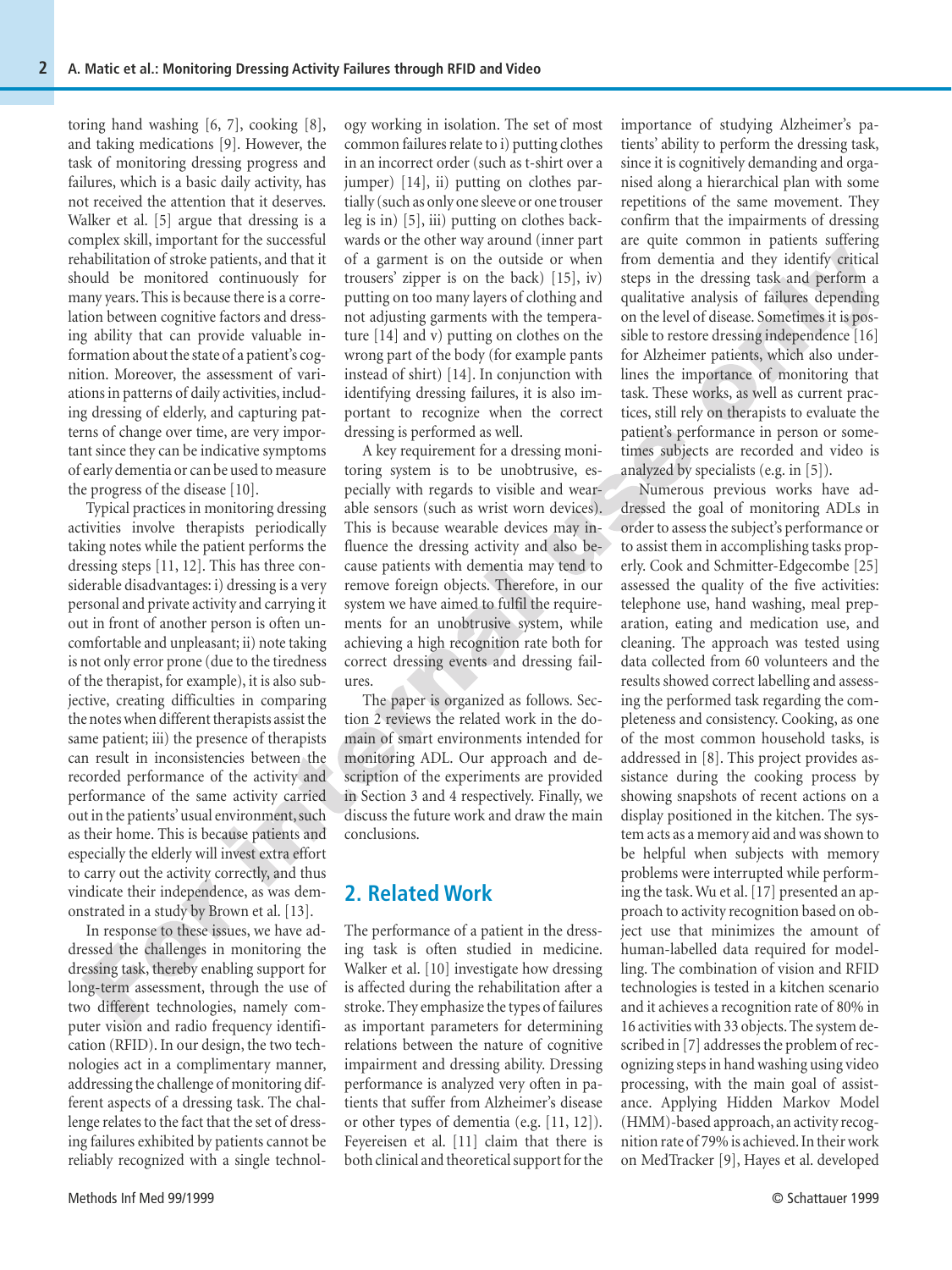electronic pillbox that continuously electronic pillbox that continuously<br>
itors the medication-taking process<br>
a certain period. ic pillbox that continuously<br>the medication-taking process<br>in period.<br>research in ADL has primarily en electronic pillbe which action taking process<br>
...<br>
in ADL has primarily<br>
which activity is carmonitors the medication-taking process monitors t

electronic pillbox that continuously<br>intors the medication-taking process<br>a certain period.<br>revious research in ADL has primarily<br>sed on inferring which activity is car-<br>out at any given time. It has not adin period.<br>
in period.<br>
is research in ADL has primarily<br>
inferring which activity is car-<br>
any given time. It has not ad-<br>
evaluation of the performance Previous recursion<br>cused on in<br>ed out at an<br>essed the evan Previous research in ADL has primarily<br>used on inferring which activity is car-<br>d out at any given time. It has not ad-<br>ssed the evaluation of the performance<br>an activity.<br>One of the turning points in the field of ried out at any given time. It has not adon inferring which activity is car-<br>at any given time. It has not ad-<br>he evaluation of the performance<br>wity.<br>f the turning points in the field of<br>ADL is the project described in dressed the evaluation of the performance of an activity.

but at any given time. It has not ad-<br>ed the evaluation of the performance<br>activity.<br>he of the turning points in the field of<br>ing ADL is the project described in<br>addresses the recognition of 14 everyvaluation of the performance<br>
in the field of<br>
puring points in the field of<br>
puring project described in<br>
ses the recognition of 14 every-<br>
based on the objects used, em- $\frac{m}{2}$ and the turning points in the field of g ADL is the project described in ddresses the recognition of 14 every-<br>vities based on the objects used, emain RFID reader embedded in a hile the characteristic objects for One of the tu<br>information  $\Lambda$ Inferring ADL is the project described in [4]. It addresses the recognition of 14 every-<br>day activities based on the objects used, em-<br>ploying an RFID reader embedded in a<br>glove while the characteristic objects for<br>these t [4]. It addresses the recognition of 14 every-<br>day activities based on the objects used, em-<br>ploying an RFID reader embedded in a<br>glove while the characteristic objects for<br>these tasks are tagged. The system reports<br>not on ploving an RFID reader embedded in a es based on the objects used, em-<br>
i RFID reader embedded in a<br>
e the characteristic objects for<br>
are tagged. The system reports<br>
e most probable activity but also<br>
of performance to a certain exploying an RFID reader embedded in a<br>glove while the characteristic objects for<br>these tasks are tagged. The system reports<br>not only the most probable activity but also<br>the quality of performance to a certain ex-<br>tent, such these tasks are tagged while the characteristic objects for<br>asks are tagged. The system reports<br>y the most probable activity but also<br>lity of performance to a certain ex-<br>ch as if a subject is wearing the same<br>each day. Dalton et al. [18] evalua The system reports<br>vable activity but also<br>nance to a certain ex-<br>t is wearing the same<br>on et al. [18] evaluate<br>identification using not only the most probable activity but also<br>the quality of performance to a certain exity of performance to a certain ex-<br>th as if a subject is wearing the same<br>each day. Dalton et al. [18] evaluate<br>uracy of ADL identification using<br>kinematic sensors depending on the quality of performance to a certain ex-<br>tent, such as if a subject is wearing the same<br>clothes each day. Dalton et al. [18] evaluate<br>the accuracy of ADL identification using<br>wireless kinematic sensors depending on<br>thei tent, such as it a subject is wearing the same<br>clothes each day. Dalton et al. [18] evaluate<br>the accuracy of ADL identification using<br>wireless kinematic sensors depending on<br>their position and on the manner of data<br>process clothes each day. Dalton et al. [18] evaluate<br>the accuracy of ADL identification using<br>wireless kinematic sensors depending on<br>their position and on the manner of data<br>processing. For the case of placing sensors<br>on the ank the accuracy of ADL identification using<br>wireless kinematic sensors depending on<br>their position and on the manner of data<br>processing. For the case of placing sensors<br>on the ankle and hip, recognition rate is<br>81.2%. The aut their position and on the manner of data supposition and on the manner of data<br>
sing. For the case of placing sensors<br>
e ankle and hip, recognition rate is<br>
The authors report dressing among<br>
recognized activities. Using support<br>
machines (SVM) and the data acprocessing. For the case of placing sensors on the ankle and hip, recognition rate is sing. For the case of placing sensors<br>
the and hip, recognition rate is<br>
The authors report dressing among<br>
cognized activities. Using support<br>
machines (SVM) and the data ac-<br>
from infrared sensors, microphones, on the ankle and hip, recognition rate is<br>81.2%. The authors report dressing among<br>the recognized activities. Using support<br>vector machines (SVM) and the data ac-<br>quired from infrared sensors, microphones,<br>door contact sen 81.2%. The authors report dressing among<br>the recognized activities. Using support<br>vector machines (SVM) and the data ac-<br>quired from infrared sensors, microphones,<br>door contact sensors, webcams and accele-<br>rometers, the de the recognized activities. Using support<br>vector machines (SVM) and the data ac-<br>quired from infrared sensors, microphones,<br>door contact sensors, webcams and accele-<br>rometers, the design [19] also recognizes<br>when a subject vector machines (SVM) and the data ac-<br>quired from infrared sensors, microphones,<br>door contact sensors, webcams and accele-<br>rometers, the design [19] also recognizes<br>when a subject performs dressing/un-<br>dressing in additio quired from infrared sensors, microphones,<br>door contact sensors, webcams and accele-<br>rometers, the design [19] also recognizes<br>when a subject performs dressing/un-<br>dressing in addition to six other daily activ-<br>ities. Ten rometers, the design [19] also recognizes ters, the design [19] also recognizes<br>
a subject performs dressing/un-<br>
ing in addition to six other daily activ-<br>
Ten ADLs are recognized in [1] using<br>
usion of RFID and accelerometers.<br>
the current literature there are n when a subject performs dressing/undressing in addition to six other daily activ-For a strong and the dream of monitoring the dream and activative Ten ADLs are recognized in [1] using usion of RFID and accelerometers.<br>The current literature there are no syscapable of monitoring the dressing ities. Ten AL<br>the fusion of the fusi<br>In th

dressing in addition to six other daily activ-<br>ities. Ten ADLs are recognized in [1] using<br>the fusion of RFID and accelerometers.<br>In the current literature there are no sys-<br>tems capable of monitoring the dressing<br>task in The failure model in [1] using<br>f RFID and accelerometers.<br>rent literature there are no sys-<br>e of monitoring the dressing<br>il, with the aim of distinguish-<br>the failure modes of this activon of KFID and accelerometers.<br>
e current literature there are no sys-<br>
pable of monitoring the dressing<br>
detail, with the aim of distinguish-<br>
veen the failure modes of this activ-<br>
correct dressing. However, there tems capable of monitoring the dressing Figure 11 Iterature there are no sys-<br>
capable of monitoring the dressing<br>
in detail, with the aim of distinguish-<br>
between the failure modes of this activ-<br>
and correct dressing. However, there<br>
been several papers in com task in detail, with the s capable of monitoring the dressing<br>in detail, with the aim of distinguish-<br>between the failure modes of this activ-<br>and correct dressing. However, there<br>the problem of the problem of<br>which concentrate on the problem of etween the failure modes of this activ-<br>etween the failure modes of this activ-<br>nd correct dressing. However, there<br>been several papers in computer vi-<br>which concentrate on the problem of<br>on detection. The work described i  $\frac{1}{100}$ have been several papers in computer viportect dressing. However, there<br>several papers in computer vi-<br>concentrate on the problem of<br>tection. The work described in<br>ample, addresses the problem of<br>body shapes underneath clothhave been several papers in computer vi-<br>sion which concentrate on the problem of<br>person detection. The work described in<br>[16], for example, addresses the problem of<br>estimating body shapes underneath cloth-<br>ing. The author sion which concentrate on the problem of<br>person detection. The work described in<br>[16], for example, addresses the problem of<br>estimating body shapes underneath cloth-<br>ing. The authors in [20] study the feature<br>sets required  $[16]$ , for example, addresses the problem of The work described in<br>addresses the problem of<br>shapes underneath cloth-<br>in [20] study the feature<br>obust visual object detec-<br>detection as a test case. In estimating body shapes underneath clothfor example, addresses the problem of<br>aating body shapes underneath cloth-<br>The authors in [20] study the feature<br>equired for robust visual object detec-<br>with human detection as a test case. In<br>the authors try to estimate t of the authors in<br>the authors in timating body shapes underneath cloth-<br>g. The authors in [20] study the feature<br>ts required for robust visual object detec-<br>on, with human detection as a test case. In<br>1], the authors try to estimate the shape<br>clothing fro [20] study the feature<br>ust visual object detec-<br>tection as a test case. In<br>to estimate the shape<br>ages of the clothing. A<br>is used to analyze the sets required for robust visual object detection, with human detection as a test case. In ts required for robust visual object detec-<br>on, with human detection as a test case. In<br>1], the authors try to estimate the shape<br>clothing from images of the clothing. A<br>twork of cameras is used to analyze the<br>of clothing tion, with human detection as a test case. In<br>[21], the authors try to estimate the shape<br>of clothing from images of the clothing. A<br>network of cameras is used to analyze the<br>fit of clothing on a person in [22]. The work<br>p [21], the authors try to estimate the shape<br>of clothing from images of the clothing. A<br>network of cameras is used to analyze the<br>fit of clothing on a person in [22]. The work<br>presented in [23] is interesting in that it denetwork of cameras is used to analyze the presented in [23] is interesting in that it describes a method for segmenting clothes in fit of clothing on a person in [22]. The work an image using a set of examples. This<br>method could be used to improve the re-



**Common failures in dressing activity (upper garments)** 

Fig. 1 Common failures in dressing activity (upper garments)<br>sults of segmentation in our work. In **Putting**<br>contrast to the aforementioned projects, way are the evaluation of the evaluation of the<br>the evaluation of the<br>the evaluation of the segmentation in our work. In<br>to the aforementioned projects,<br>em provides the evaluation of the<br>task and it is capable of recognizsults of segmentation in our work. In our work. In<br>boned projects,<br>luation of the<br>le of recogniz-<br>with correct dante di<br>controot dressing. dressing task and it is capable of recogniz-<br>ing dressing failures along with correct dressing task and it is cap<br>ing dressing failures ald<br>dressing.<br>**3. Our Approach** 

of our project is to non-intrusively<br>of our project is to non-intrusively **Approach**<br>of our project is to non-intrusively<br>the steps involved in a dressing **Our Approach**<br>aim of our project is to non-intrusively<br>gnise the steps involved in a dressing<br>and evaluate the correctness of dress**pproach**<br>
wur project is to non-intrusively<br>
e steps involved in a dressing<br>
uluate the correctness of dress-<br>
The most common dressing The aim of our project is to non-intrusively<br>recognise the steps involved in a dressing<br>task and evaluate the correctness of dress-<br>ing activity. The most common dressing<br>failures that occur with patients are derne ann or oan<br>recognise the<br>task and evalu<br>ing activity. T<br>failures that c<br>scribed below: **isomether we concerned as a constraint of the most common dressing failures that occur with patients are described below:<br><b>Putting on clothes in the wrong order** task and evaluate the correctness of dress-<br>ing activity. The most common dressing valuate the correctness of dress-<br>7. The most common dressing<br>at occur with patients are de-<br>ow:<br>**on clothes in the wrong order**<br>with dementia are often conactivity. The most<br>ures that occur with scribed below:

that the common areasing<br>
occur with patients are de-<br>
w:<br>
m clothes in the wrong order<br>
with dementia are often con-<br>
the regard to the kind of<br>
that they are wearing; and The below:<br> **Putting on clothes in the wrong order**<br>
Patients with dementia are often con-<br>
fused with regard to the kind of<br>
garments that they are wearing; and<br>
thus put them in the wrong order, such Patients with dementia are often conitting on clothes in the wrong order<br>tients with dementia are often con-<br>sed with regard to the kind of<br>rments that they are wearing; and<br>us put them in the wrong order, such<br>t-shirt over a jumper or a jacket fused with regard to the kind of Patients wi<br>used with<br>garments t<br>hus put th<br>s t-shirt o<br>► Fig. 1a).

 **on clothes backwards or other** common failure in <sup>a</sup> dressing way around ing on clothes backwards or other<br>around<br>ther common failure in a dressing<br>is putting garments on backwards.

Putting on clothes backwards or other<br>way around<br>Another common failure in a dressing<br>task is putting garments on backwards,<br>where the inner part of the garment is tting on clothes backwards or other<br>y around<br>other common failure in a dressing<br>k is putting garments on backwards,<br>sere the inner part of the garment is<br>the outside or the other way around. way around<br>Another common failure in a dressing<br>task is putting garments on backwards,<br>where the inner part of the garment is<br>on the outside or the other way around,<br>where the front side of the garment is on Another common failure in a dressing<br>task is putting garments on backwards,<br>where the inner part of the garment is<br>on the outside or the other way around,<br>where the front side of the garment is on<br>the back side of the body task is putting garments on backwards,<br>where the inner part of the garment is<br>on the outside or the other way around,<br>where the front side of the garment is on<br>the back side of the body. The first case,<br>for instance, often where the inner part of the garment is<br>on the outside or the other way around,<br>where the front side of the garment is on<br>the back side of the body. The first case,<br>for instance, often arises when patients<br>take off their cl where the front side of the garment is on or the other wat<br>t side of the garn<br>of the body. The<br>ften arises wher<br>lothes and try to<br>(▶Figs. 1b, 2c). for instant<br>take off<br>back on<br>**Putting ck** side of the body. The first case,<br>
tance, often arises when patients<br> **f** their clothes and try to put them<br>
in again ( $\blacktriangleright$  Figs. 1b, 2c).<br> **g** on clothes only partially<br>
patients, in particular, have difthe back side of the body. The first case,<br>for instance, often arises when patients take off their clo<br>back on again (

- for instance, often arises when patients<br>take off their clothes and try to put them<br>back on again ( $\blacktriangleright$  Figs. 1b, 2c).<br>**Putting on clothes only partially**<br>Stroke patients, in particular, have dif-<br>ficulties with putting thes and try to put them<br>
Figs. 1b, 2c).<br> **thes only partially**<br>
in particular, have dif-<br>
putting the clothes on<br>
failure is exhibited Putting on clothes only partially again ( $\blacktriangleright$  Figs. 1b, 2c).<br> **on clothes only partially**<br>
vatients, in particular, have dif-<br>
with putting the clothes on<br>
The failure is exhibited<br>
failing to put the paretic hand  $\tilde{c}$ In the patients, in particular, have dif-<br>
ulties with putting the clothes on<br>
operly. The failure is exhibited<br>
rough failing to put the paretic hand<br>
leg through the correct sleeve or ficulties with putting the clothes on thes on<br>xhibited<br>ic hand<br>eeve or<br>up with ficulties w<br>properly The failure is exhibited<br>iling to put the paretic hand<br>ough the correct sleeve or<br>.In that way, they end up with<br>only partially worn ( $\blacktriangleright$  Figs. r<br>+h+ ough fa:<br>leg thr<br>user leg.<br>garment<br>2a, 2b). or leg through the correct sleeve or<br>trouser leg. In that way, they end up with<br>a garment only partially worn (► Figs.<br>1c, 2a, 2b).<br>The number of lavers of clothing is <u>notive</u>
- **a** appropriate for the temperature for the temperature of layers of clothing is<br> **a** appropriate for the temperature<br>
generation of warm and cold weather is



**2 a**)<br>**2 2** Common failures in dressing activity (lower garments)

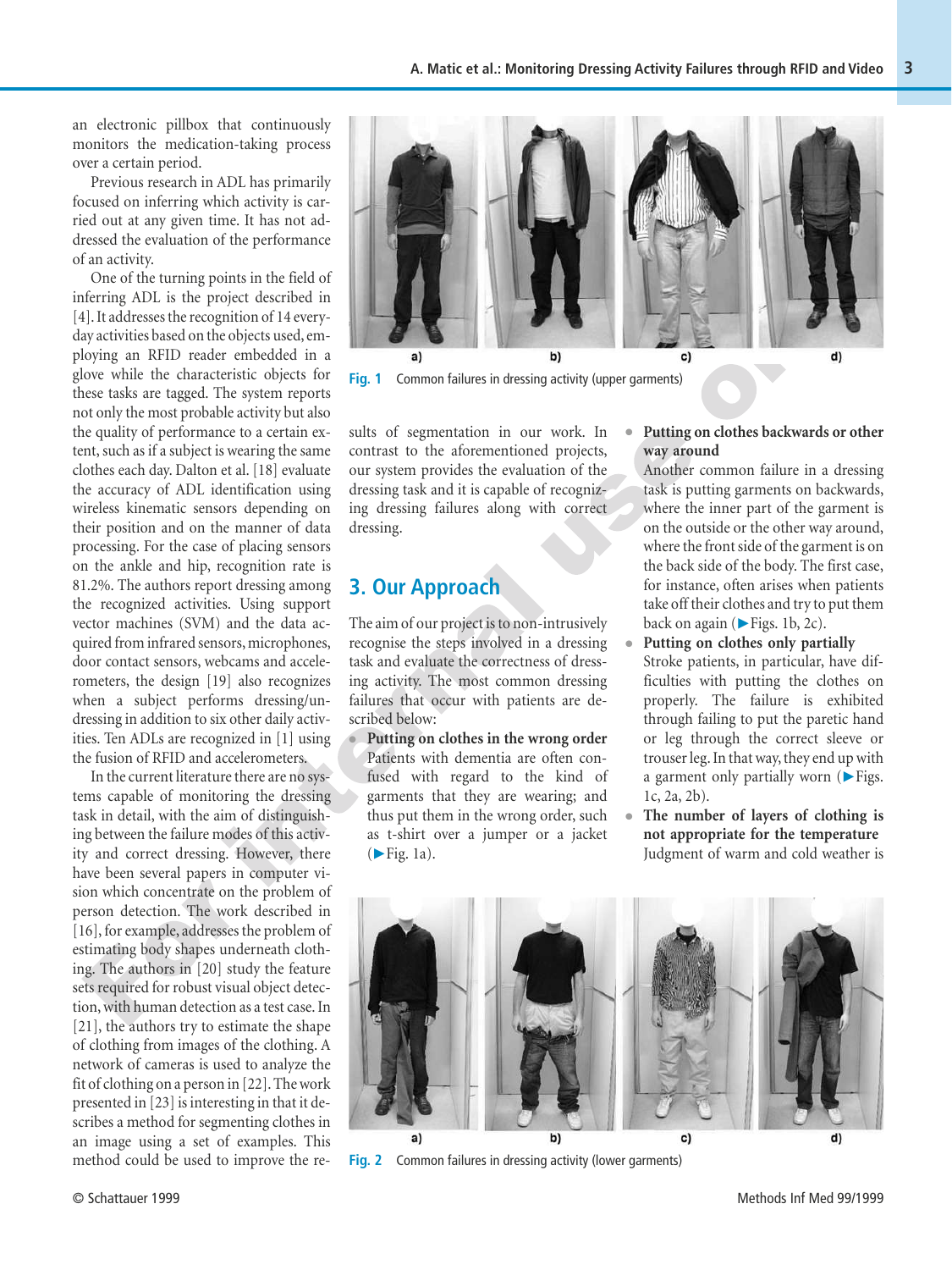

3 Dressing booth denoting the position of<br>den RFID antennas<br>impaired in dementia patients. As a hidden RFID antennas

<sub>1</sub> denoting the position of<br>has<br>dementia patients. As a<br>these patients may put on mentia patients. As a<br>se patients may put on<br>few lavers of clothing mpaired in dementia patients. As<br>onsequence, these patients may put c<br>oo many or too few layers of clothir<br>Fig. 1d – e.g. indoor temperature). metally attention putched. The acconsequence, these patients may put on<br>too many or too few layers of clothing<br>( $\blacktriangleright$  Fig. 1d – e.g. indoor temperature).<br>**Putting on clothes on the wrong part**<br>of the body<br>Patients may ge **o** commentional patients. As a<br>tence, these patients may put on<br>1y or too few layers of clothing<br>1d – e.g. indoor temperature).<br>**on clothes on the wrong part** consequence, these patients may put on<br>too many or too few layers of clothing<br>
( $\blacktriangleright$  Fig. 1d – e.g. indoor temperature).<br> **Putting on clothes on the wrong part**<br>
of the body<br>
Patients may get confused as to which too many o<br>(DEix 1.4)

too many or too tew layers of clothing<br>
( $\blacktriangleright$  Fig. 1d – e.g. indoor temperature).<br> **Putting on clothes on the wrong part**<br>
of the body<br>
Patients may get confused as to which<br>
part of the body a garment should be of the body

tting on clothes on the wrong part<br>the body<br>ients may get confused as to which<br>t of the body a garment should be<br>on, thus attempting to put a cloth or<br>wrong part of the body ( $\blacktriangleright$  Fig. 2d). failures are visually a stock.<br>The body a garment should be thus attempting to put a cloth on<br>mg part of the body ( $\triangleright$  Fig. 2d).<br>failures are visually illustrated by part of the body a garment should be<br>put on, thus attempting to put a cloth on e body a garment should be<br>is attempting to put a cloth on<br>part of the body ( $\blacktriangleright$  Fig. 2d).<br>lures are visually illustrated by<br>examples shown in  $\blacktriangleright$  Figures the wrong <sub>l</sub>

put on, thus attempting to put a cloth on<br>the wrong part of the body ( $\blacktriangleright$  Fig. 2d).<br>The above failures are visually illustrated by<br>experimental examples shown in  $\blacktriangleright$  Figures<br>1 and 2. Note that Figures 2a and 2b sho part of the body ( $\blacktriangleright$  Fig. 2d).<br>
ures are visually illustrated by<br>
xamples shown in  $\blacktriangleright$  Figures<br>
that Figures 2a and 2b show<br>
on partially while having The above failures are visually illustrated by ailures are visually illustrated by<br>al examples shown in  $\blacktriangleright$  Figures<br>te that Figures 2a and 2b show<br>nts on partially while having<br>of pants on. This was done to



Fig. 4 RFID tags used in our experiments

through RFID and Video<br>the privacy of participants in our **In the STAN STAN STAND AND STANDARY**<br>In terms of experiments, this **through RFID and Video**<br>Serve the privacy of participants in our<br>eriments. In terms of experiments, this<br>be equivalent to the case of putting on rticipants in our<br>xperiments, this<br>se of putting on<br>no human obpreserve the privacy of<br>experiments. In terms<br>will be equivalent to th<br>pants on bare skin (si<br>server will be present). experiments. In terms of experiments, this the privacy of participants in our<br>nts. In terms of experiments, this<br>uivalent to the case of putting on<br>bare skin (since no human ob-<br>l be present).<br>or RFID working in isolation can experiments. In terms of experiments, this<br>will be equivalent to the case of putting on<br>pants on bare skin (since no human ob-<br>server will be present).<br>Vision or RFID working in isolation can<br>be used to detect specific typ will be equivalent to the case of  $p$ <br>weaks are have also *followed* as he سىس<br>-----

pants on bare skin (since the skin (since the skin)

the setting of<br>ation can<br>of failures<br>to recogis on bare skin (since no human ob-<br>er will be present).<br>Tision or RFID working in isolation can<br>sed to detect specific types of failures<br>have proven to be insufficient to recog-<br>all of the failures reliably. Therefore.  $rac{1}{\sqrt{2}}$ Frame Wer will be present).<br>
Vision or RFID working in isolation can<br>
used to detect specific types of failures<br>
thave proven to be insufficient to recog-<br>
ie all of the failures reliably. Therefore,<br>
fuse the information Vision or RFID working in isolation can<br>be used to detect specific types of failures<br>but have proven to be insufficient to recog-<br>nize all of the failures reliably. Therefore,<br>we fuse the information from vision with<br>infor be used to detect specific type<br>herthanic measure to hain with i but have proven to be insufficient to recognize all of the failures reliably. Therefore, we fuse the information from vision with information coming from RFID tags in nize all of the failures reliably. Therefore, order to detect a failure and identify its order to detect a failure an<br>type.<br>**3.1 Experimental Setup** type.

**Experimental Setup**<br>setup is illustrated in  $\blacktriangleright$  Figure 3. The **perimental Setup**<br>up is illustrated in  $\blacktriangleright$  Figure 3. The<br>booth had dimensions of 1m by **Experimental Setup**<br>**r** setup is illustrated in  $\blacktriangleright$  Figure 3. The<br>ssing booth had dimensions of 1m by<br>and in our experiments its size was large **Example 18**<br>trated in ► Figure 3. The<br>ad dimensions of 1m by<br>periments its size was large<br>ample space for all the Our setup is illustrated in  $\blacktriangleright$  Figure 3. The dressing booth had dimensions of 1m by 1m and in our experiments its size was large enough to allow ample space for all the maneuvers necessary to perform dressing dressing booth had dimensions of 1m by a setup is illustrated in Figure 3. The<br>essing booth had dimensions of 1m by<br>m and in our experiments its size was large<br>ough to allow ample space for all the<br>aneuvers necessary to perform dressing<br>a natural manner, as evi  $\frac{1}{2}$  m and in the sum of the experiments its size was large<br>to allow ample space for all the<br>ers necessary to perform dressing<br>ural manner, as evidenced by the<br>that took part in the experiments.<br>D antennas are positioned on each enough to allow ample space tor all the<br>maneuvers necessary to perform dressing<br>in a natural manner, as evidenced by the<br>subjects that took part in the experiments.<br>Two RFID antennas are positioned on each<br>of the side wall in a natural manner, as evidenced by the maneavely necessary to perform are<br>samplined and manner, as evidenced by the<br>subjects that took part in the experiments.<br>Two RFID antennas are positioned on each<br>of the side walls and one on the back wall,<br>140 cm and 90 cm k part in the experiments.<br>
nas are positioned on each<br>
and one on the back wall,<br>
cm from the ground, re-<br>
eo camera positioned at the<br>
dressing booth recorded Two RFID antennas are positioned on each<br>of the side walls and one on the back wall,<br>140 cm and 90 cm from the ground, re-<br>spectively. A video camera positioned at the<br>entrance of the dressing booth recorded<br>image sequence 140 cm and 90 cm from the ground, rethe side walls and one on the back wall,<br>cm and 90 cm from the ground, re-<br>tively. A video camera positioned at the<br>rance of the dressing booth recorded<br>ge sequences as the dressing activity<br>taking place. The subject's fac spectively. A video camera positioned at the the arground, the<br>era positioned at the<br>mg booth recorded<br>the dressing activity<br>the subject's face was<br>to address privacy example. The dress: Improporting booth recorded<br>the dressing activity<br>exploited inside on the<br>tagged inside on the image sequences as the dressing activity<br>was taking place. The subject's face was ces as the dressing activity<br>ace. The subject's face was<br>blurred, to address privacy<br>nents are tagged inside on the<br>on the lower part of the back. was taking place. The subject's face was<br>automatically blurred, to address privacy<br>concerns. Upper garments are tagged inside on the<br>shoulders and on the lower part of the back.<br>We chose the lower part of the back for two concerns.

fically blurred, to address privacy<br>s.<br>r garments are tagged inside on the<br>rs and on the lower part of the back.<br>e the lower part of the back for two<br>first, to avoid possible interference Upper garments are tagged inside on the s.<br>
r garments are tagged inside on the<br>
rs and on the lower part of the back.<br>
e the lower part of the back for two<br>
first, to avoid possible interference<br>
adiacent antennas and second, to  $chould$ the recognition rate of the back.<br>
the lower part of the back for two<br>
first, to avoid possible interference<br>
adjacent antennas and second, to<br>
the recognition rate of correct<br>
since the back of garments cannot We chose the lower part of the back for two We chose the lower part of the back for two<br>reasons; first, to avoid possible interference<br>between adjacent antennas and second, to<br>increase the recognition rate of correct<br>dressing since the back of garments cannot<br>be che between adjacent antennas and second, to ; first, to avoid possible interference<br>in adjacent antennas and second, to<br>e the recognition rate of correct<br>g since the back of garments cannot<br>ked by the vision system, due to the<br>position. Lower garments, such as increase the recognition rate of correct een adjacent antennas and second, to<br>see the recognition rate of correct<br>ing since the back of garments cannot<br>ecked by the vision system, due to the<br>ra position. Lower garments, such as<br>were tagged on front side near the dressing since the back of garments cannot se the recognition rate of correct<br>ag since the back of garments cannot<br>cked by the vision system, due to the<br>a position. Lower garments, such as<br>were tagged on front side near the<br>and on the back side below the belt. dressing since the back of garments cannot<br>be checked by the vision system, due to the<br>camera position. Lower garments, such as<br>pants were tagged on front side near the<br>zipper and on the back side below the belt.<br>In the se be checked by the vision system, due to th<br>camera position. Lower garments, such a<br>pants were tagged on front side near th<br>zipper and on the back side below the bel<br>In the sections that follow, we provide a de<br>scription of In the sections that follow, we provide a de**he sections that follow, we proprion of the RFID and the vision<br><b>Monitoring of Dressing scription** of the

## scription of the RFID<br>**3.2 Monitoring of<br><mark>Activity with RFID</mark> nitoring of Dressing<br>with RFID<br>wide variety of RFID tags, which** 3.2 Monitoring of Dressing

**Monitoring of Dressing<br>
vity with RFID<br>
ithe wide variety of RFID tags, which<br>
in a wide range of shapes and sizes. EXECUTE COULD EVALUATE:**<br> **COULD EXECUTE:**<br> **COULD EXECUTE:**<br>
The in a wide range of shapes and sizes,<br>
could easily identify ones that are small. iety of RFID tags, which<br>ige of shapes and sizes,<br>itify ones that are small,<br>almost invisible to our

ects (►Fig. 4). In our experiments, we used an RFID system that works on cts ( $\blacktriangleright$  Fig. 4). In our experiments, we used an RFID system that works on MHz with passive tags ( $\blacktriangleright$  Fig. 4) and ► Fig. 4). In our experiments, we<br>d an RFID system that works on<br>Hz with passive tags (► Fig. 4) and<br>with a reading range of approxisubjects ( $\blacktriangleright$  Fig. 4). In our experiments, we have used an RFID system that works on 13.56 MHz with passive tags ( $\blacktriangleright$  Fig. 4) and antennas with a reading range of approximately 30 cm. RFID antennas and associhave used an RFID system that works on ects (DFig. 4). In our experiments, we<br>
i used an RFID system that works on<br>
6 MHz with passive tags (DFig. 4) and<br>
mnas with a reading range of approxi-<br>
ely 30 cm. RFID antennas and associ-<br>
hardware were hidden behind t have used an RFID system that works on<br>13.56 MHz with passive tags ( $\blacktriangleright$  Fig. 4) and<br>antennas with a reading range of approxi-<br>mately 30 cm. RFID antennas and associ-<br>ated hardware were hidden behind the<br>dressing booth, antennas with a reading range of approxisensive tags ( $\blacktriangleright$  Fig. 4) and<br>vith a reading range of approxi-<br>cm. RFID antennas and associ-<br>ware were hidden behind the<br>poth, thus our setup was free of<br>sensors to allow as natural bemately 30 cm. RFID antennas and associas with a read<br>30 cm. RFI<br>aardware wag booth, th<br>able sensors<br>as possible. ated hardware were hidden behind the matted hardware were hidden behind the<br>dressing booth, thus our setup was free of<br>observable sensors to allow as natural be-<br>havior as possible.<br>While some patients will dress correctly. dressing and the matter sensor to allow as natural be-<br>as possible.<br>le some patients will dress correctly,<br>attempting the dressing activity will<br>a number of failures. Individual observable sensors to allow as natural behavior as possible.

s possible.<br>
s possible.<br>
s some patients will dress correctly,<br>
ttempting the dressing activity will<br>
a number of failures. Individual<br>
categories along with the correct<br>
are described below. While some patients will dress correctly, exhibit a number of failures. Individual<br>failure categories along with the correct dressing are described below.

### **3.2.1.11**<br>**3.2.1.11** Inner G  $3.2.1$  U

tached to the

**Putting on a Garments<br>Putting on a Garment Correctly** Forments<br> **Solution a Garment Correctly**<br>
for recognizing the dresspper Garments<br>
Putting on a Garment Correctly<br>
hanism for recognizing the dress-<br>
is based on detecting the tags at**ng on a Garment Correctly**<br>sm for recognizing the dress-<br>ased on detecting the tags at-<br>shoulders and the back, once  $\overline{\mathbf{r}}$ Putting on a Garment Correctly<br>chanism for recognizing the dress-<br>is is based on detecting the tags at-<br>o the shoulders and the back, once<br>in the range of corresponding an-The mechanism for recognizing the dress-**Putting on a Garment Correctly**<br>echanism for recognizing the dress-<br>ps is based on detecting the tags at-<br>to the shoulders and the back, once<br>e in the range of corresponding an-<br> $(\blacktriangleright$  Fig. 3). When a person is facing ing steps is based on detecting the tags ate mechanism for recognizing the dress-<br>steps is based on detecting the tags at-<br>hed to the shoulders and the back, once<br>y are in the range of corresponding an-<br>nas ( $\blacktriangleright$  Fig. 3). When a person is facing<br>entrance of the ing steps is based on detecting the tags at-<br>tached to the shoulders and the back, once<br>they are in the range of corresponding an-<br>tennas ( $\blacktriangleright$  Fig. 3). When a person is facing<br>the entrance of the dressing booth and a<br>g they are in the range of corresponding anthe shoulders and the back, once<br>in the range of corresponding an-<br>Fig. 3). When a person is facing<br>nnce of the dressing booth and a<br>is put on properly, the right<br>tag. left shoulder tag and bag tag tennas ( $\blacktriangleright$  Fig. 3). When a person is facing e in the range of corresponding an-<br>(►Fig. 3). When a person is facing<br>trance of the dressing booth and a<br>tt is put on properly, the right<br>er tag, left shoulder tag and bag tag<br>be detected on the right, left and the entrance of the dressing booth and a as ( $\blacktriangleright$  Fig. 3). When a person is facing<br>entrance of the dressing booth and a<br>hent is put on properly, the right<br>lder tag, left shoulder tag and bag tag<br>ld be detected on the right, left and<br>antennas respectively. The the entrance of the dressing booth and a<br>garment is put on properly, the right<br>shoulder tag, left shoulder tag and bag tag<br>should be detected on the right, left and<br>back antennas respectively. The back tag<br>and only one sho shoulder tag, left shoulder tag and bag tag In the sput on properly, the right<br>der tag, left shoulder tag and bag tag<br>d be detected on the right, left and<br>antennas respectively. The back tag<br>nly one shoulder tag are enough to<br>that the garment is put on properly. should be detected on the right, left and as expected on the right, left and<br>back antennas respectively. The back tag<br>and only one shoulder tag are enough to<br>detect that the garment is put on properly.<br>However, as expected, we found from the<br>experiments that taggi imal responsible that and one shoulder tag are enough to<br>the garment is put on properly.<br>as expected, we found from the<br>nts that tagging both shoulders<br>fone improves the probabilities of<br>of correct dressing. and only one shoulder tag are enough to<br>detect that the garment is put on properly. Instead of one improves the probabilities<br> **3.2.1.2** Getting the Order of Garments **detection** of co that the probabilities of<br>t dressing.<br>**e Order of Garments**<br>that the garment is put

## theg the Order of Garments<br>nise that the garment is put<br>easy to follow the sequence of

**2.1.2 Getting the Order of Garments<br>rong**<br>nce we recognise that the garment is put<br>n, it becomes easy to follow the sequence<br>cevents to determine the order in which 1.2 Getting the Order of Garments<br>
ong<br>
ce we recognise that the garment is put<br>
it becomes easy to follow the sequence<br>
events to determine the order in which<br>
garments are put on and to infer an eventual<br>Once we failure is put<br>the stop discussed in the sequence<br>to determine the order in which<br>nents are put on and to infer an<br>failure in the ordering, such as recognise that the gar<br>
omes easy to follow the<br>
to determine the ord<br>
ents are put on and<br>
failure in the orderit<br>
t-shirt over a jumper. **3.2.1.3 Not Adjusting** a t-shirt over a jumper.<br>**3.2.1.3 Not Adjusting Clothes to Weather PULLER CONDITIONS** 

## entual failure in the ordering, such as<br>tting a t-shirt over a jumper.<br>2.1.3 Not Adjusting Clothes to Weather<br>mditions<br>the end of the task, the system is aware of a jumper.<br>**g Clothes to Weather**<br>, the system is aware of<br>been put on, which in conjunction<br>Contractions Conditions

Not Adjusting Clothes to Weather<br>
and of the task, the system is aware of<br>
arments have been put on, which in<br>
tion with the information of<br>
conditions and simple reasoning, **Conditions**<br>At the end of the task, the system is aware of<br>which garments have been put on, which in<br>conjunction with the information of<br>weather conditions and simple reasoning,<br>can provide appropriate recommendations In the number the data, the syntheoperation with the information of weather conditions and simple reasoning, can provide appropriate recommendations if the number of lavers is not adjusted conjunction with the information of properly.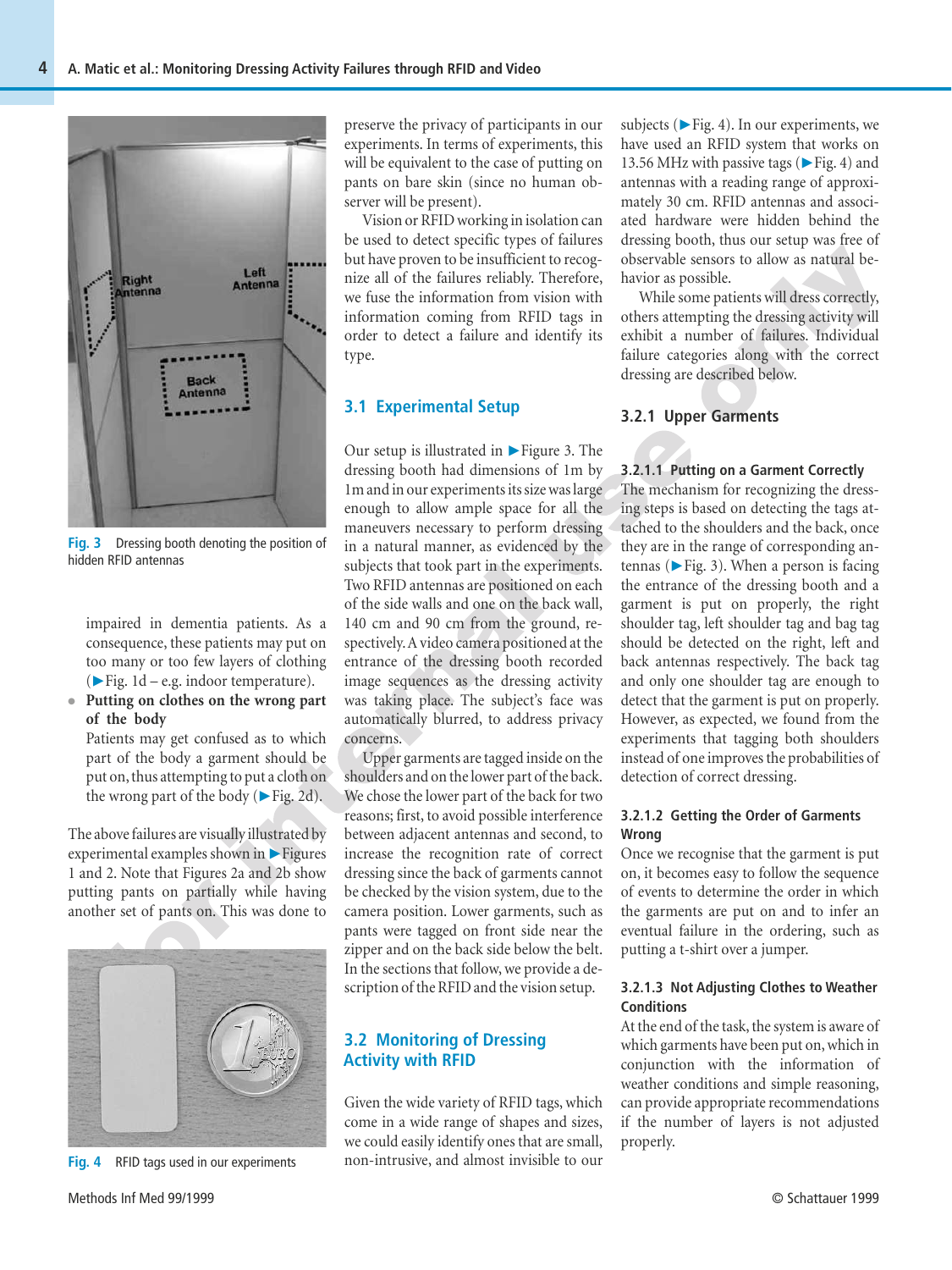Using RFID

 **Putting on Garments Backwards Example 3.4 Putting on Garments Backwards**<br>event is recognized via the RFID sys**manue of Garments Backwards**<br>recognized via the RFID sys-<br>manner to the recognition of **Solution Garments Backwards**<br>tognized via the RFID sys-<br>anner to the recognition of<br>the back tag is recognized  $3.3.4$ **4 Putting on Garments Backwards**<br>i event is recognized via the RFID sys-<br>in similar manner to the recognition of<br>ect dressing: the back tag is recognized<br>back antenna, left shoulder tag with 3.2.1.4 Puttir<br>Such arent is **g on Garments Backwards**<br>recognized via the RFID sys-<br>manner to the recognition of<br>ag: the back tag is recognized<br>tenna, left shoulder tag with<br>and right shoulder tag with Such event is recognized via the RFID system in similar manner to the recognition of<br>correct dressing: the back tag is recognized<br>with back antenna, left shoulder tag with<br>right antenna and right shoulder tag with<br>left ant correct dressing: the back tag is recognized expanding to the rec<br>g: the back tag is<br>nna, left should<br>and right should<br>nen the subject is<br>changing room. **3.2.2 Lower Garments**

## **3.2.2 Lower Garments**

correct dressing:<br>Correct dressing:

## **Publish Comments**<br>**Pulled antenna antenna antenna antenna antenna antenna antenna antenna antenna antenna antenna antenna antenna**<br>**Back antenna antenna antenna antenna antenna antenna antenna antenna antenna antenna ante S.2.2 Lower Garments**<br>**3.2.2.1 Putting on Lower Garments<br>Correctly**<br>Lower garments were tagged on the front 3.2.2.1 Putting c<br>Correctly

**3.2.2.1 Putting on Lower Garments<br>Correctly**<br>Lower garments were tagged on the front<br>and the back side at the same height as the **g on Lower Garments**<br>nts were tagged on the front<br>side at the same height as the<br>used to detect back tags of on Lower Garments<br>were tagged on the front<br>at the same height as the<br>ed to detect back tags of<br>When the video system ments were tagged on the front<br>ck side at the same height as the<br>ma used to detect back tags of<br>ments. When the video system<br>change in the colour of a lower is were tagged on the front<br>side at the same height as the<br>used to detect back tags of<br>nts. When the video system<br>ange in the colour of a lower<br>video algorithm to achieve and the back sid<br>back antenna u le at the same height as the<br>sed to detect back tags of<br>i. When the video system<br>ge in the colour of a lower<br>ideo algorithm to achieve<br>later) the RFID recognises back antenna used to detect back tags of<br>upper garments. When the video system<br>detects the change in the colour of a lower<br>garment (the video algorithm to achieve<br>this is described later) the RFID recognises<br>their orientat detects the change in the colour of a lower pper garments. When the video system<br>etects the change in the colour of a lower<br>arment (the video algorithm to achieve<br>is is described later) the RFID recognises<br>neir orientation by checking if the back tag<br>in the range of garment (the video algorithm to achieve he change in the colour of a lower<br>
(the video algorithm to achieve<br>
secribed later) the RFID recognises<br>
entation by checking if the back tag<br>
e range of back antenna in the<br>
booth. Once the two conditions  $\overline{a}$  this is described later) the RFID recognises rideo algorithm to achieve<br>I later) the RFID recognises<br>in by checking if the back tag<br>e of back antenna in the<br>. Once the two conditions<br>event is reported as correct  $\frac{1000}{1000}$ dressing. **3.2.2.2 Putting on Lower Larments**<br>**3.2.2.2 Putting on Lower Larments** e satisfied the event is reported as correct<br>essing.<br>**2.2.2 Putting on Lower Larments<br>e Other Way Around**<br>above, once the video detects the change of

### **Outherry Arists**<br>**Other Way Around**<br>**Other Way Around** .<br>1 *د د د* د the Other Way Around

essing.<br>**2.2.2 Putting on Lower Larments<br>e Other Way Around**<br>a above, once the video detects the change<br>I lower garments but RFID identifies the **3.2.2.2 Putting on Lower Larments**<br> **the Other Way Around**<br>
As above, once the video detects the change<br>
of lower garments but RFID identifies the<br>
front tag in the range of the back antenna, **Putting on Lower Larments.**<br> **Other Way Around**<br>
above, once the video detects the change<br>
lower garments but RFID identifies the<br>
nt tag in the range of the back antenna,<br>
event is categorized as dressing failure. front ta **I** are the back of the back of the back of the is categorized as dressing **Too Many Lavers Put** on garments but RFID identifies the<br>in the range of the back antenna,<br>is categorized as dressing failure.<br>**oo Many Layers Put on**<br>system recognises when a single  $\frac{1}{2}$ 

#### 3.2.2.3 Too Many Layers Put on

Front tag in the range of the back antenna,<br>the event is categorized as dressing failure.<br>**3.2.2.3 Too Many Layers Put on**<br>Once the system recognises when a single<br>garment is put on, it is able to follow the sent is categorized as dressing failure.<br> **Too Many Layers Put on**<br>
the system recognises when a single<br>
ti is put on, it is able to follow the se-<br>
of putting on multiple garments. I **Many Layers Put on**<br>Integral meric when a single<br>put on, it is able to follow the se-<br>putting on multiple garments.<br>Is reported when two (or more) Once the system recognises when a single **Example 3 Alta Conserventive Conservent**<br>tis able to follow the se-<br>on multiple garments.<br>ted when two (or more)<br>to lower garments are Once the system recognises when a single<br>garment is put on, it is able to follow the se-<br>quence of putting on multiple garments.<br>This failure is reported when two (or more)<br>tags corresponding to lower garments are<br>detected quence of putting on multiple garments. ment is put on, it is able to follow the se-<br>ence of putting on multiple garments.<br>is failure is reported when two (or more)<br>s corresponding to lower garments are<br>ected in the range of the back antenna at<br>same time, while This failure is report The parameters of the parameters.<br>
The is reported when two (or more)<br>
seponding to lower garments are<br>
in the range of the back antenna at<br>
time, while video reports the top<br>
Our assumption is that having<br>
So the post of m<sub>o</sub>o orresponding to lower garments are<br>ted in the range of the back antenna at<br>me time, while video reports the top<br>ent. Our assumption is that having<br>ayers of pants on is considered too<br>lavers: however, clearly this will dethe same time, while video reports the top ted in the range of the back antenna at<br>ame time, while video reports the top<br>ent. Our assumption is that having<br>ayers of pants on is considered too<br>layers; however, clearly this will de-<br>on other factors such as the weath garment. Our assumption is that having same time, while video reports the top<br>nent. Our assumption is that having<br>layers of pants on is considered too<br>by layers; however, clearly this will de-<br>d on other factors such as the weather<br>current season when consideri garment. Our assumpt<br>two layers of pants on<br>many layers; however, c<br>pend on other factors s<br>and current season whe<br>underwear for example. o layers o<br>The lovers decision is contributed behavior in the layers; however, clearly this will de-<br>on other factors such as the weather<br>urrent season when considering long<br>wear for example.<br>e final decision is made when both<br>and Video confirm many layers; however, clearly this will de-<br>pend on other factors such as the weather and current season when consid<br>underweer for example

pend on other factors such as the weather<br>and current season when considering long<br>underwear for example.<br>The final decision is made when both<br>RFID and Video confirm the aforemen-<br>tioned events. This is done in order to av ering long<br>vhen both<br>aforemen-<br>er to avoid<br>occur due toThe final decision is made when both<br>The final decision is made when both<br>The and Video confirm the aforemen-<br>phed events. This is done in order to avoid<br>se positives/negatives that may occur due<br>the limitations of both te The final decision is made when both<br>RFID and Video confirm the aforemen-IID and Video confirm the aforemen-<br>
ID and Video confirm the aforemen-<br>
repositives/negatives that may occur due<br>
the limitations of both technologies<br>
en working in isolation. Table II presents<br>
system's reports based on tion

A. Matic et al.: Monitoring Dress<br>video identify at the same time. For **Cancelet al.: Monitoring Dress**<br>fy at the same time. For<br>on pants correctly, other Matic et al.: Monitoring Dress<br>dentify at the same time. For<br>tting on pants correctly, other<br>or having one or more pants ideo identify at the same time. For<br>ple, putting on pants correctly, other<br>round or having one or more pants<br>could look very similar, judging only <sub>on</sub> d video identify at the same time. For<br>ample, putting on pants correctly, other<br>y around or having one or more pants<br>low could look very similar, judging only<br>appearance. So video reports all these example, putting on pants correctly, other deo identify at the same time. For<br>le, putting on pants correctly, other<br>cound or having one or more pants<br>could look very similar, judging only<br>bearance. So video reports all these<br>as correct dressing. In these cases. example, putting on pants correctly, other<br>way around or having one or more pants<br>below could look very similar, judging only<br>by appearance. So video reports all these<br>events as correct dressing. In these cases,<br>depending below could look very similar, judging only around or having one or more pants<br>w could look very similar, judging only<br>ppearance. So video reports all these<br>ts as correct dressing. In these cases,<br>ending on RFID readings the final re-<br>is made. The failures related t by appearance. So video reports all these mular, judging only<br>co reports all these<br>ing. In these cases,<br>adings the final re-<br>es related to putting<br>wrong part of the events as correct dressing. In these cases, or through the through the cases,<br>
FID readings the final re-<br>
e failures related to putting<br>
on the wrong part of the<br>
on garments partially are<br>
through video processing events as correc<br>depending on P depending on RFID rea<br>nort is made. The failure in Section D.<br>
Section D.<br>
Section D.<br>
Section D. **3.3 Bayesian Network Model** which will be described in Section  $D$ .

# Ill be described in Section D.<br> **yesian Network Model**<br>
to infer the dressing steps from **3.3 Bayesian Network Model**

**Bayesian Network Model**<br>der to infer the dressing steps from<br>readings, we developed a simple **yesian Network Model**<br>to infer the dressing steps from<br>adings, we developed a simple<br>Network model. Nodes "Left". er to infer the dressing steps from<br>readings, we developed a simple<br>in Network model. Nodes "Left",<br>and "Right" correspond to the RFID In order to infor the diressing steps from<br>weloped a simple<br>del. Nodes "Left",<br>spond to the RFID<br>in the changing In order to infer<br>PEID readings the dressing steps from<br>we developed a simple<br>k model. Nodes "Left",<br>"correspond to the RFID<br>tioned in the changing<br>"Right" nodes can take Bayesian Network model. Nodes "Left", dings, we developed a simple<br>
Network model. Nodes "Left",<br>
d "Right" correspond to the RFID<br>
as positioned in the changing<br>
fit" and "Right" nodes can take<br>
"Right Tag" and "Not Detected" "Back" and "Right" correspond to the RFID an Network model. Nodes "Lett",<br>
"and "Right" correspond to the RFID<br>
nas as positioned in the changing<br>
. "Left" and "Right" nodes can take<br>
tag", "Right Tag" and "Not Detected"<br>
while the node "Back" takes the fol- $\frac{1}{1}$ and "Right" correspond to the RFID<br>as as positioned in the changing<br>"Left" and "Right" nodes can take<br>ag", "Right Tag" and "Not Detected"<br>while the node "Back" takes the fol-<br>states: "Back Tag Detected – Upper room. "Left" and "Right" nodes can take ned in the changing<br>Right" nodes can take<br>g" and "Not Detected"<br>e "Back" takes the fol-<br>Tag Detected – Upper<br>Detected – Lower Gar-"Left tag", "Right Tag" and "Not Detected" "Lett" and "Right" nodes can take<br>ag", "Right Tag" and "Not Detected"<br>while the node "Back" takes the fol-<br>states: "Back Tag Detected – Upper<br>nrt", "Back Tag Detected – Lower Gar-<br>"Front Tag Detected – Lower Gar-"Lett tag", "Right Tag" and "Not Detected"<br>states while the node "Back" takes the fol-<br>lowing states: "Back Tag Detected – Upper<br>Garment", "Back Tag Detected – Lower Gar-<br>ment", "Front Tag Detected – Lower Gar-<br>ment and "N states while the node "Back" takes the fol-<br>lowing states: "Back Tag Detected – Upper<br>Garment", "Back Tag Detected – Lower Gar-<br>ment", "Front Tag Detected – Lower Gar-<br>ment and "No Tag Detected". This means<br>that the side a lowing states: "Back Tag Detected – Upper<br>Garment", "Back Tag Detected – Lower Garment", "Front Tag Detected – Lower Garment and "No Tag Detected". This means<br>that the side antennas ignore the readings<br>of back tags and the ment", "Front Tag Detected - Lower Garment", "Front Tag Detected – Lower Garment and "No Tag Detected – Lower Garment and "No Tag Detected". This means that the side antennas ignore the readings of back tags and the back antenna ignores the readings of the sho ment and "No Tag Detected". This means<br>that the side antennas ignore the readings<br>of back tags and the back antenna ignores<br>the readings of the shoulder tags. In this<br>manner we can filter unintended readings<br>that are not r that the side antennas ignore the readings<br>of back tags and the back antenna ignores<br>the readings of the shoulder tags. In this<br>manner we can filter unintended readings<br>that are not relevant to the dressing task,<br>such as r the readings of the shoulder tags. In this tags and the back antenna ignores<br>lings of the shoulder tags. In this<br>we can filter unintended readings<br>not relevant to the dressing task,<br>readings captured when a subject is<br>inside the changing room or while the readings of the shoulder tags. In this<br>manner we can filter unintended readings<br>that are not relevant to the dressing task,<br>such as readings captured when a subject is<br>moving inside the changing room or while<br>the subie manner we can filter unintended readings<br>that are not relevant to the dressing task,<br>such as readings captured when a subject is<br>moving inside the changing room or while<br>the subject is holding a garment. "Final<br>State" node that are not relevant to the dressing task,<br>such as readings captured when a subject is<br>moving inside the changing room or while<br>the subject is holding a garment. "Final<br>State" node decides whether the garment is<br>correctly such as readings captured when a subject is<br>moving inside the changing room or while<br>the subject is holding a garment. "Final<br>State" node decides whether the garment is<br>correctly put on, incorrectly put on or that<br>the garm the subject is holding a garment. "Final changing room or while<br>Iding a garment. "Final<br>es whether the garment is<br>ncorrectly put on or that<br>of these states de-State" node decides whether the garment is " node decides whether the garment. "Final"<br>" node decides whether the garment is<br>ctly put on, incorrectly put on or that<br>arment has not been put on. The prob-<br>ies of taking each of these states de-<br>on the states of parent State" n<br>correctl by put on, incorrectly put on or the<br>nent has not been put on. The prolof taking each of these states d<br>n the states of parental nodes are adjusted from training evidence. rectly put on<br>cormont bas recording put on or that<br>not been put on. The prob-<br>ig each of these states de-<br>tes of parental nodes and<br>if from training evidence.<br>recordings provided the the garment h<br>abilities of to as not been put on. The prob-<br>king each of these states de-<br>states of parental nodes and<br>ted from training evidence.<br>ge recordings provided the<br>and were taken periodically abilities of taking each of these states depend on the states of parental nodes and the best de-<br>on the states of parental nodes and<br>are adjusted from training evidence.<br>deo image recordings provided the<br>nd truth and were taken periodically<br>the beginning up to the end of the

they are adjust<br>Video imag<br>ground truth<br>from the begi<br>dressing task. ed from training evidence.<br>ge recordings provided the<br>and were taken periodically<br>nning up to the end of the<br>scope of our problem, the Video image recordings provided the<br>ground truth and were taken periodically In the tracker periodically<br>ting up to the end of the<br>cope of our problem, the<br>limitation of RFID is that dressing task.

ground truth and were taken periodically<br>from the beginning up to the end of the<br>dressing task.<br>Within the scope of our problem, the<br>most significant limitation of RFID is that<br>it cannot detect a dressing failure when a nning up to the end of the<br>scope of our problem, the<br>tt limitation of RFID is that<br>tt a dressing failure when a<br>on partially (such as a shirt Within the scope of our problem, the ing task.<br>
hin the scope of our problem, the<br>
ignificant limitation of RFID is that<br>
not detect a dressing failure when a<br>
nt is put on partially (such as a shirt<br>
on the neck only) or on the wrong Within the scope of our problem, the<br>most significant limitation of RFID is that<br>it cannot detect a dressing failure when a<br>garment is put on partially (such as a shirt<br>pulled on the neck only) or on the wrong<br>part of the it cannot detect a dressing failure when a ficant limitation of RFID is that<br>detect a dressing failure when a<br>sput on partially (such as a shirt<br>the neck only) or on the wrong<br>body. This is due to the fact that<br>antennas cannot compute the it cannot detect a dressing failure when a<br>garment is put on partially (such as a shirt<br>pulled on the neck only) or on the wrong<br>part of the body. This is due to the fact that<br>our RFID antennas cannot compute the<br>distance garment is put on partially (such as a shirt<br>pulled on the neck only) or on the wrong<br>part of the body. This is due to the fact that<br>our RFID antennas cannot compute the<br>distance of the tag from the antenna, thus<br>unable to

ty Failures through RFID and Video<br>
d granularity. Therefore, recognis-<br>
failure of partially worn clothes is es anough at the and vace<br>
larity. Therefore, recognis-<br>
of partially worn clothes is<br>
vision processing.<br>
technology introduces adrequired granularity. Therefore, recognis-<br>ing the failure of partially worn clothes is<br>identified with vision processing.<br>Using RFID technology introduces ad-<br>ditional challenges in terms of tagging all of identified with vision processing.

required granularity. Therefore, recognis-<br>ing the failure of partially worn clothes is<br>identified with vision processing.<br>Using RFID technology introduces ad-<br>ditional challenges in terms of tagging all of<br>the garments wi tailure of partially worn clothes is<br>d with vision processing.<br>g RFID technology introduces ad-<br>challenges in terms of tagging all of<br>nents with two or three tags. De-<br>on the number of garments, this might.<br>I Lei the with vision processing.<br>
ing RFID technology introduces ad-<br>
al challenges in terms of tagging all of<br>
internets with two or three tags. De-<br>
ing on the number of garments, this<br>
be a laborious task. However, it ditional challenges in terms of tagging all of Imp RFID technology introduces ad-<br>
al challenges in terms of tagging all of<br>
arments with two or three tags. De-<br>
Imp on the number of garments, this<br>
i be a laborious task. However, it<br>
to be done only once because plast the garments with two or three tags. Deall challenges in terms of tagging all of<br>arments with two or three tags. De-<br>ng on the number of garments, this<br>t be a laborious task. However, it<br>to be done only once because plastic<br>tags can be used which are water the garments with two or three tags. De-<br>pending on the number of garments, this<br>might be a laborious task. However, it<br>needs to be done only once because plastic<br>RFID tags can be used which are water<br>proof and therefore c might be a laborious task. However, it re name<br>aboriou<br>n be us<br>erefore<br>clothes. pro of and therefore can be washed e<br>ded in the clothes.<br>**Vision Processing to Identify Type**

## **of** in the close<br>**Vision Pro**<br>**of Failure 4 Vision Processing to Identify<br>pe of Failure**<br>order to address the limitations of RFID. **3.4 Vision Processing to Identify<br>
Type of Failure**<br>
In order to address the limitations of RFID,<br>
we use clustering of colours and their com-**Type of Failure** curred.

f Failure<br>to address the limitations of RFID,<br>lustering of colours and their com-<br>to detect if a dressing failure has oc-It is a real to address the limitations of RFID,<br>clustering of colours and their com-<br>to detect if a dressing failure has oc-<br>We take as input a pair of images. In order to address the limitations of RFID. he limitations of RFID,<br>colours and their com-<br>dressing failure has oc-<br>nput a pair of images,<br>subject comes to the we use clustering of colours and their comto address the limitations of RFID,<br>lustering of colours and their com-<br>to detect if a dressing failure has oc-<br>We take as input a pair of images,<br>m when the subject comes to the<br>booth in our lab and the other  $rac{1}{2}$ dustering of colours and their com-<br>to detect if a dressing failure has oc-<br>We take as input a pair of images,<br>m when the subject comes to the<br>booth in our lab and the other<br>dressing activity has completed. As parison to detect if a dressing failure has oc-<br>curred. We take as input a pair of images,<br>one from when the subject comes to the<br>dressing booth in our lab and the other<br>after the dressing activity has completed. As<br>a preone from when the subject comes to the is input a pair of images,<br>the subject comes to the<br>n our lab and the other<br>activity has completed. As<br>step, we perform cluster-<br>on the basis of the colour dressing booth in our lab and the other ie from when the subject comes to the<br>essing booth in our lab and the other<br>ter the dressing activity has completed. As<br>pre-processing step, we perform cluster-<br>g of each image on the basis of the colour<br>clothes and try to after the dressing activity has completed. As n our lab and the other<br>activity has completed. As<br>step, we perform cluster-<br>on the basis of the colour<br>y to identify whether the<br>the top of the body or the after the dressing activity has completed. As<br>a pre-processing step, we perform cluster-<br>ing of each image on the basis of the colour<br>of clothes and try to identify whether the<br>cluster belongs to the top of the body or the a pre-processing step, we perform cluster-<br>ing of each image on the basis of the colour<br>of clothes and try to identify whether the<br>cluster belongs to the top of the body or the<br>bottom, or to the background. Next, we use<br>a ing of each image on the basis of the colour<br>of clothes and try to identify whether the<br>cluster belongs to the top of the body or the<br>bottom, or to the background. Next, we use<br>a rule-based inference system that per-<br>forms of clothes and try to identify whether the<br>cluster belongs to the top of the body or the<br>bottom, or to the background. Next, we use<br>a rule-based inference system that per-<br>forms matching of these colour clusters,<br>and their cluster belongs to the top of the body or the<br>bottom, or to the background. Next, we use<br>a rule-based inference system that per-<br>forms matching of these colour clusters,<br>and their spatial positions, if needed, to<br>identify a rule-based inference system that pernot be the state growth. Then, the asset alle-based inference system that per-<br>is matching of these colour clusters, their spatial positions, if needed, to<br>tify if there is a dressing failure or not.<br>pre-processing is expl forms matching of these colour clusters, and their spatial positions, if needed, to Characthing of these colour clusters,<br>ir spatial positions, if needed, to<br>if there is a dressing failure or not.<br>-processing is explained next and<br>n▶Figure 5.<br>we perform background subtracunu<br>idon their spatial positions, if needed, to<br>tify if there is a dressing failure or not.<br>pre-processing is explained next and<br>wn in Figure 5.<br>irst, we perform background subtrac-<br>to isolate the person from the image. This pre-processing is explained next and This pre-proce

If the back-them and subtraction<br>pre-processing is explained next and<br>the bright simply subtractions is done by simply averaging the back-<br>indimages and subtracting them from  $\frac{1}{\sqrt{2}}$ wn in  $\blacktriangleright$  Figure 5.<br>First, we perform background subtrac-<br>1 to isolate the person from the image.<br>is is done by simply averaging the back-<br>und images and subtracting them from<br>image with the foreground. Then,  $\frac{1}{100}$  to isolat ground images and subtracting them from for the person from the image.<br>done by simply averaging the back-<br>l images and subtracting them from<br>nage with the foreground. Then,<br>plding is performed to obtain a mask<br>foreground image. All pixel values This is done by simply averaging the backby simply averaging the back-<br>es and subtracting them from<br>with the foreground. Then,<br>is performed to obtain a mask<br>round image. All pixel values<br>the mask area are made white. the image with the foreground. Then, re and go and vacancing area. To<br>mage with the foreground. Then,<br>nolding is performed to obtain a mask<br>e foreground image. All pixel values<br>outside the mask area are made white.<br>we obtain a feature vector containing the image with the foreground. Then,<br>thresholding is performed to obtain a mask<br>for the foreground image. All pixel values<br>lying outside the mask area are made white.<br>Next, we obtain a feature vector containing<br>the RGB val thresholding is performed to obtain a mask<br>for the foreground image. All nivel velues weighed spatial coordinates for input to the<br>k means clustering else rithm. The number for the foreground image. All pixel values<br>lying outside the mask area are made white. oreground image. All pixel values<br>side the mask area are made white.<br>obtain a feature vector containing<br>values of the colours and their<br>spatial coordinates for input to the<br>clustering algorithm. The number Next, we obtain a feature vector containing may outside the mask area are made white.<br>ext, we obtain a feature vector containing<br>e RGB values of the colours and their<br>eighed spatial coordinates for input to the<br>means clustering algorithm. The number<br>clusters k is in the RGB values of the columnation lext, we obtain a feature vector containing<br>ie RGB values of the colours and their<br>reighed spatial coordinates for input to the<br>-means clustering algorithm. The number<br>f clusters k is incrementally checked to see<br>it lies i ours and their<br>for input to the<br>m. The number<br>y checked to see<br>ing a threshold<br>sum of differthe minds algorithm. The number<br>the number<br>of 8 by choosing a threshold<br>the sum of differ-<br>the points and clusters) k-means clustering algorithm. The number<br>of clusters k is incrementally checked to see<br>if it lies in 3 to 8 by choosing a threshold<br>empirically over which the sum of differ-<br>ences (between the points and clusters)<br>should n of clusters k is incrementally checked to see<br>if it lies in 3 to 8 by choosing a threshold<br>empirically over which the sum of differ-<br>ences (between the points and clusters)<br>should not lie. Once k-means algorithm is<br>perform empirically over which the sum of differthe different clusters in 3 to 8 by choosing a threshold<br>irically over which the sum of differ-<br>s (between the points and clusters)<br>ld not lie. Once k-means algorithm is<br>ormed, we get an image that is labelled<br>the differen ences (between the points and clusters) the points and clusters)<br>the points and clusters)<br>of lie. Once k-means algorithm is<br>d, we get an image that is labelled<br>different cluster values corre-<br>to each pixel. This serves as input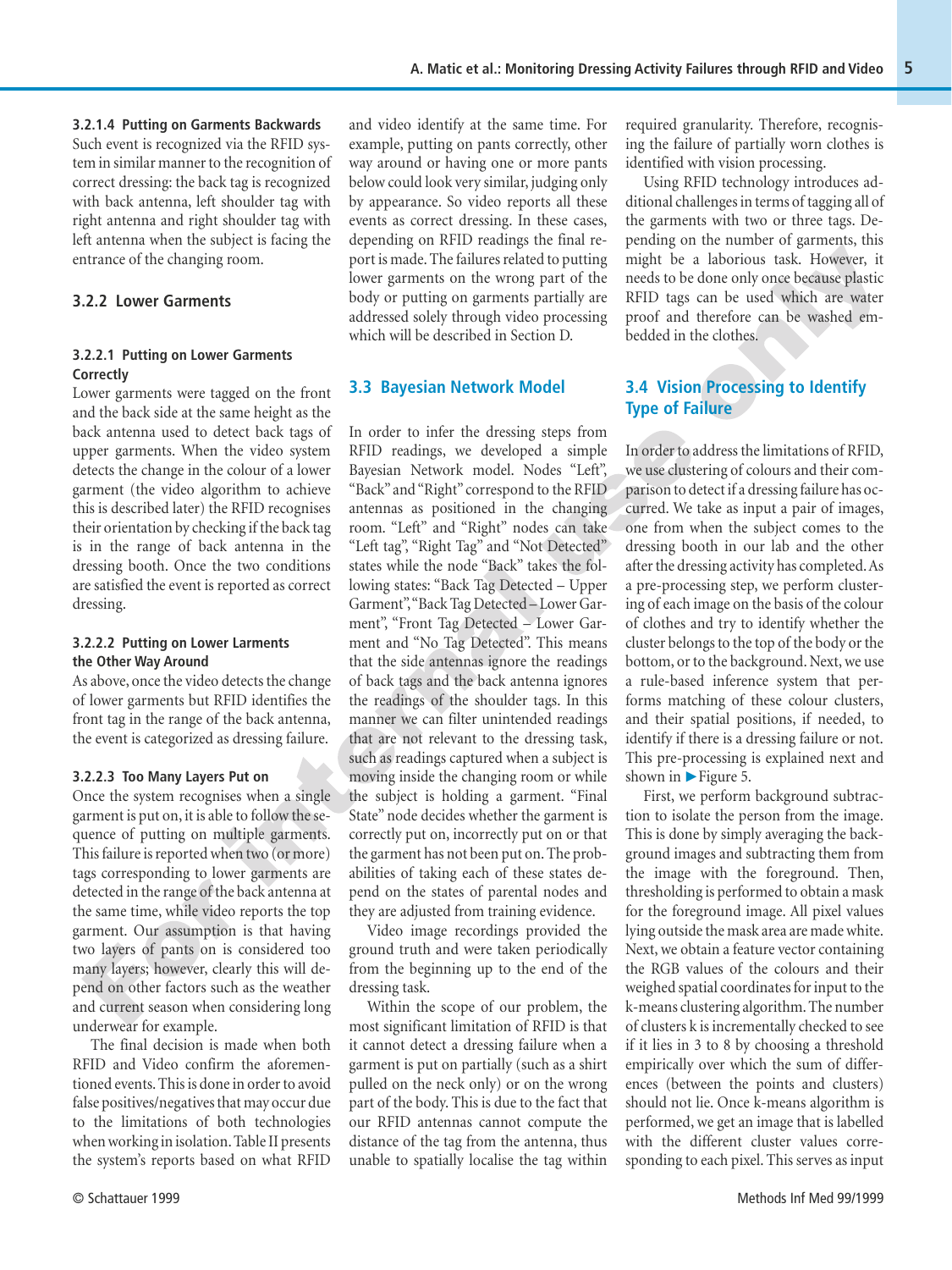

the spatial analysis phase. We define a<br>izontal line through the middle of the<br>age to differentiate between the top and<br>bottom parts of the image. In order to image to differentiate between the top and<br>the bottom parts of the image. In order to<br>determine uniquely which cluster corre-

n) responding to cen-<br>troids for after image<br>to what part, the following ap-<br>is used: i) Clusters corresponding to<br>te color are background clusters and onds to what part, the following ap-<br>oach is used: i) Clusters corresponding to<br>e white color are background clusters and<br>count of a label is used to resolve the the white color are background clusters and<br>ii) count of a label is used to resolve the<br>conflict of whether it belongs to the top or

**5**

 part. If the count in one part for label value is negligible as compared<br>abel value is negligible as compared the count in one part for the count in the count is a compared<br>the count in the other part, then it is belount in one part for expligible as compared<br>other part, then it is<br>belongs to the other part with the second term in the second term in the second term in the second term in the second term in the s<br>The second term in the second term in the second term in the second term in the second term in the second term art. If the count in one part for<br>value is negligible as compared<br>unt in the other part, then it is<br>that cluster belongs to the other<br>the higher count. Now that we bottom part. If the count in one part for<br>that label value is negligible as compared<br>to the count in the other part, then it is<br>assumed that cluster belongs to the other<br>part with the higher count. Now that we<br>know whether that label value is r to the count in the other part, then it is<br>assumed that cluster belongs to the other<br>part with the higher count. Now that we<br>know whether a particular cluster label assumed that cluster belongs to the other the count in the other part, then it is<br>umed that cluster belongs to the other<br>t with the higher count. Now that we<br>ww whether a particular cluster label<br>responds to the top or the bottom of<br>image, we can easily separate t ass umed that cluster belongs to the other<br>t with the higher count. Now that we<br>bw whether a particular cluster label<br>responds to the top or the bottom of<br>image, we can easily separate the two.<br>store the count value of each cl part with the higher count. Now that we<br>pricular cluster label<br>op or the bottom of<br>sily separate the two.<br>value of each cluster<br>part that it corre- $\mathbf{N}$ iow on<br>nge,<br>re t<br>s w<br>to. We store the count value of each cluster<br>label as well as the part that it corresponds to.

assumed that cluster

sponds to.

\n
$$
K_{\text{match},2}^{\text{before}} = \arg\min_{k} \left\| C_2^{\text{before}} - C_k^{\text{after}} \right\|
$$
\nWe match the values of the centroids from the before and after image on the basis of their Euclidean distances, as shown in

arg min  $\|C_2^{before} - C_k^{after}\|$  (1)<br>We match the values of the centroids from<br>the before and after image on the basis of<br>their Euclidean distances, as shown in<br>Equation 1. The points which have the  $\frac{d}{dx}$  are said to the centroids from<br>fore and after image on the basis of<br>Euclidean distances, as shown in<br>ation 1. The points which have the<br>distance between them are said to  $h \circ h$ aatch the values of the centroids from<br>efore and after image on the basis of<br>Euclidean distances, as shown in<br>uation 1. The points which have the<br>st distance between them are said to<br>a match. A series of empirical checks their Euclidean distances, as shown in Finances, as shown in<br>points which have the<br>tween them are said to<br>ries of empirical checks<br>on the matched clusters their Euclidean distances, as shown in<br>
Equation 1. The points which have the<br>
closest distance between them are said to<br>
form a match. A series of empirical checks<br>
are then performed on the matched clusters<br>
and also wit **Equation 1.** The points which<br>closest distance between them a<br>form a match. A series of empir<br>are then performed on the match<br>and also with the unmatched cli<br>following list summarizes them. form a match. A series of empirical checks St distance between them are said to<br>a match. A series of empirical checks<br>hen performed on the matched clusters<br>also with the unmatched clusters. The<br>wing list summarizes them.<br>For each group of pixels, if all the centorm a match. A series<br>are then nerformed on and also with the unmatched clusters. The part and about the different correct.

i) For each group of pixels, if all the cenen performed on the matched clusters<br>lso with the unmatched clusters. The<br>ving list summarizes them.<br>For each group of pixels, if all the cen-<br>match, we check if they have a similar<br>and whether they belong to the same also with the unmatched clusters. The<br>wing list summarizes them.<br>For each group of pixels, if all the cen-<br>s match, we check if they have a similar<br>it and whether they belong to the same<br>If so, then we conclude that the dr ing activity is correct. I) For each group of pixels, if all the cen-<br>ids match, we check if they have a similar<br>int and whether they belong to the same<br>t. If so, then we conclude that the dress-<br>activity is correct.<br>ii) For some groups of pixels, troids match, we<br>count and what count and whether they belong to the same<br>part. If so, then we conclude that the dress-<br>ing activity is correct.<br>ii) For some groups of pixels, if their part. If so, then we conclude that the dress-

t and whether they belong to the same<br>If so, then we conclude that the dress-<br>ctivity is correct.<br>For some groups of pixels, if their<br>roids match but their counts differ by a<br>amount, then this is classified as a part. If so, then we conclude that the dress-<br>activity is correct.<br>ii) For some groups of pixels, if their<br>troids match but their counts differ by a<br>ge amount, then this is classified as a par-<br>dressing failure. A real world is correct.<br>
some groups of pixels, if their<br>
natch but their counts differ by a<br>
nt, then this is classified as a par-<br>
g failure. A real world analogy to<br>
be wearing an unzipped jacket  $\frac{1}{100}$ some groups of pixels, if their<br>is match but their counts differ by a<br>iount, then this is classified as a par-<br>ing failure. A real world analogy to<br>ild be wearing an unzipped jacket<br>so that you can see some parts of centroids match but their counts differ by a<br>large amount, then this is classified as a par-<br>tial dressing failure. A real world analogy to<br>this would be wearing an unzipped jacket<br>initially, so that you can see some parts large amount, then this is classified as a partial dressing failure. A real world analogy to<br>this would be wearing an unzipped jacket<br>initially, so that you can see some parts of<br>the colour of the t-shirt underneath but<br>la tial dressing failure. A real world analogy to<br>this would be wearing an unzipped jacket<br>initially, so that you can see some parts of<br>the colour of the t-shirt underneath but<br>largely the jacket colour and then, wearing<br>the initially, so that you can see some parts of For some parts of<br>the solution of the t-shirt underneath but<br>the jacket colour and then, wearing<br>the partially, as a result of which the<br>t colour is more visible.<br>For some groups of pixels, if their the colour of the t-shirt underneath but the colour of the t-shirt underneath but<br>largely the jacket colour and then, wearing<br>the jacket partially, as a result of which the<br>t-shirt colour is more visible.<br>iii) For some groups of pixels, if their<br>centroids are unm the jacket partially, as a result of which the  $t\text{-}shirt \text{ color}$ 

ely the jacket colour and then, wearing<br>jacket partially, as a result of which the<br>irt colour is more visible.<br>ii) For some groups of pixels, if their<br>roids are unmatched in both the before<br>after cases, but thev are simila packet partially, as a result of which the<br>irt colour is more visible.<br>ii) For some groups of pixels, if their<br>roids are unmatched in both the before<br>after cases, but they are similar in count<br>belong to the same part, we c From groups of pixels, if their<br>e unmatched in both the before<br>ses, but they are similar in count<br>to the same part, we can say that<br>completely replaces another III) For some groups of pixels, if their<br>centroids are unmatched in both the before<br>and after cases, but they are similar in count<br>and belong to the same part, we can say that<br>one colour completely replaces another<br>colour centroids are unmatched in both the before<br>and after cases, but they are similar in count<br>and belong to the same part, we can say that<br>one colour completely replaces another<br>colour afterwards. This is possible in<br>number of and after of<br>and belon cases, but they are similar in count<br>g to the same part, we can say that<br>ur completely replaces another<br>fterwards. This is possible in<br>f cases – if a new layer is worn on<br>already existing layer and it comand belong to the same part, we can say that o the same part, we can say that<br>completely replaces another<br>wards. This is possible in<br>ases – if a new layer is worn on<br>eady existing layer and it com-<br>the one underneath it, or just colour afterwards. This is possible in exact colour completely replaces another<br>our afterwards. This is possible in<br>mber of cases – if a new layer is worn on<br>of the already existing layer and it com-<br>tely hides the one underneath it, or just<br>opposite- a laver,  $t_{\text{total}}$  and the matter layer is work<br>number of cases – if a new layer is work our atterwards. This is possible in<br>mber of cases – if a new layer is worn on<br>of the already existing layer and it com-<br>tely hides the one underneath it, or just<br>opposite- a layer, which completely hid<br>laver underneath, is nom-<br>just<br>hid<br>It is<br>are top of the already existi<br>pletely hides the one u<br>the opposite- a layer, w<br>the layer underneath, is<br>also possible that such<br>just worn out of order. tely hide:<br>Connecite is the one underneath it, or just<br>
i- a layer, which completely hid<br>
derneath, is not worn now. It is<br>
e that such layers of clothes are<br>
ut of order.<br>
centroid for a group of pixels the opposite- a layer, which completely hid in the before in the before in the before image, we<br>in the before image, we<br>in the before image, we the layer underneath, is not worn now. It is<br>also possible that such layers of clothes are

if that such layers of clothes are<br>e that such layers of clothes are<br>it of order.<br>entroid for a group of pixels<br>matched in the before image, we<br>if the number of pixels belong-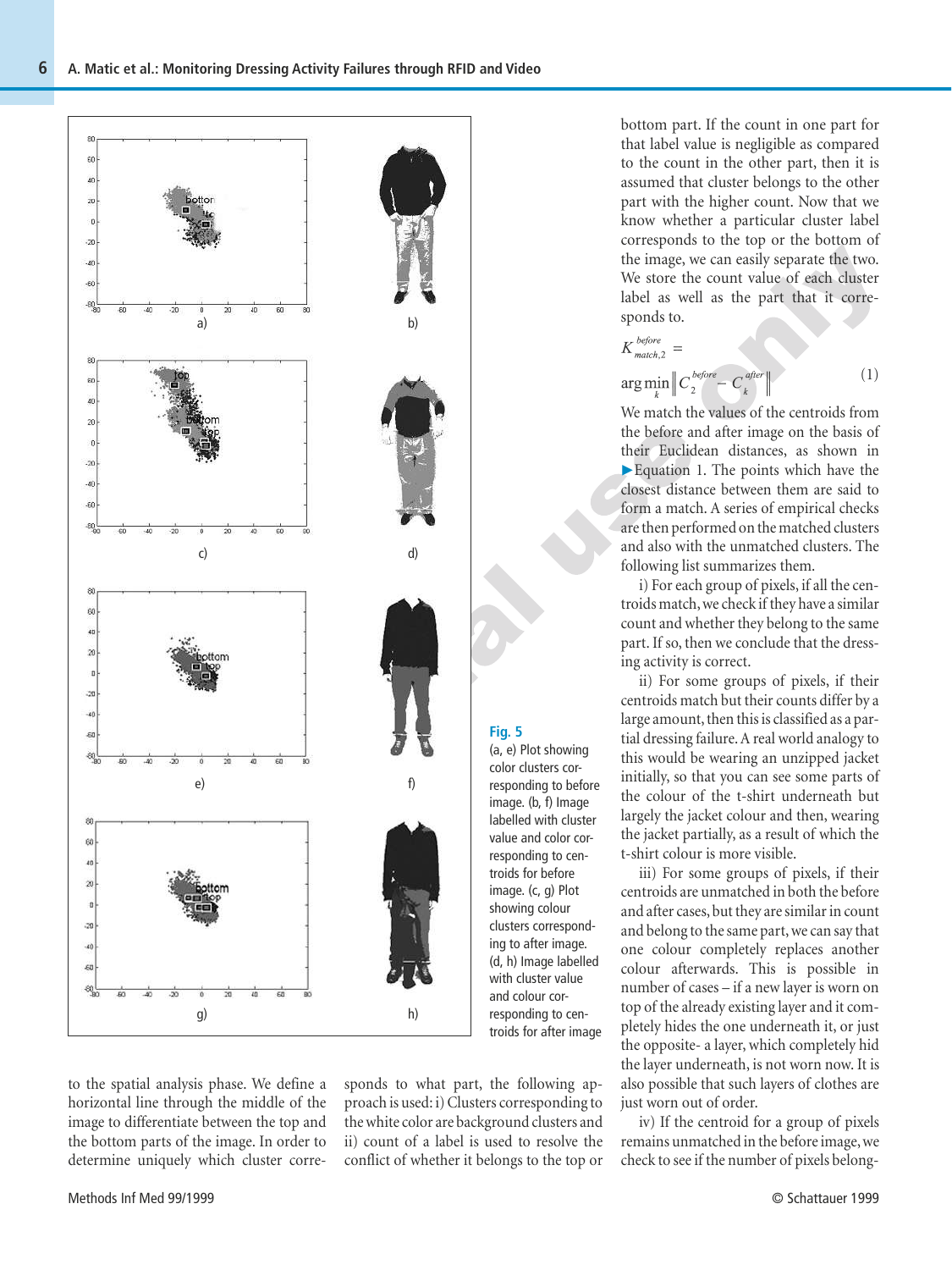



oup is much less. This would<br>when some headgear which<br>small amount of a different in is much less. This would<br>income headgear which<br>small amount of a different<br>initially but is not worn later ing to that group is much less. This would<br>be the case when some headgear which<br>contributes a small amount of a different<br>colour is worn initially but is not worn later<br>on. This would also be the case when a ing to that group is much be the case when some headgear which be the case when some headgear which<br>contributes a small amount of a different<br>colour is worn initially but is not worn later<br>on. This would also be the case when a<br>shorter outerwear is worn on top of a long-<br>er innerwear contributes a small amount of a different<br>colour is worn initially but is not worn later<br>on. This would also be the case when a<br>shorter outerwear is worn on top of a long-<br>er innerwear in the earlier case and then<br>later on on. This would also be the case when a Initially but is not worn later<br>Id also be the case when a<br>wear is worn on top of a long-<br>in the earlier case and then<br>prder of wearing them is re-<br>we can conclude from these on. This would also be the case when a<br>uterwear is worn on top of a long-<br>wear in the earlier case and then<br>the order of wearing them is re-<br>hus, we can conclude from these<br>a laver is either left behind or it is shorter outerwear is worn on top of a long-<br>
interpret case and then<br>
interpret of wearing them is re-<br>
either left behind or it is<br>
is, a new laver has not er innerwear in the earlier case and then<br>later on the order of wearing them is reon the<br>d. Thus<br>that a la<br>of order<br>added. er on the order of wearing them is re-<br>sed. Thus, we can conclude from these<br>ts that a layer is either left behind or it is<br>t of order, that is, a new layer has not<br>en added.<br>y) In case the unmatched group of versed. Thus, we can conclude from these<br>tests that a layer is either left behind or it is<br>out of order, that is, a new layer has not<br>been added.<br>v) In case the unmatched group of<br>pixels from the earlier image has a sizabl tests that a layer i out of order, that is, a new layer has not been added.

of order, that is, a new layer has not<br>in added.<br>w) In case the unmatched group of<br>els from the earlier image has a sizable<br>unt, we check their spatial position. If<br>dominant colour that is matched in v) In case the unmatched group of added.<br>In case the unmatched group of<br>s from the earlier image has a sizable<br>t, we check their spatial position. If<br>dominant colour that is matched in<br>the before and after images has hori- $\frac{1}{2}$ In case the unmatched group of<br>from the earlier image has a sizable<br>we check their spatial position. If<br>minant colour that is matched in<br>he before and after images has hori-<br>and vertical symmetry, this can be pixels from the ear. ther image has a sizable<br>heir spatial position. If<br>fur that is matched in<br>a fatter images has hori-<br>symmetry, this can be<br>dressing. This case can the dominant colour that is matched in unt, we check their spatial position. If<br>e dominant colour that is matched in<br>th the before and after images has hori-<br>ntal and vertical symmetry, this can be<br>ssified as correct dressing. This case can<br>visualized as a pers the dominant colour that is matched in<br>both the before and after images has hori-<br>zontal and vertical symmetry, this can be<br>classified as correct dressing. This case can<br>be visualized as a person wearing a partly<br>zipped ia both the betore and atter images has horizontal and vertical symmetry, this can be classified as correct dressing. This case can<br>be visualized as a person wearing a partly<br>zipped jacket initially, as a result of which<br>we c zontal and v<br>alomified as a ertical symmetry, this can be<br>orrect dressing. This case can<br>as a person wearing a partly<br>initially, as a result of which<br>sizeable portion of the inner<br>then later on, he zips up the classified as correct dressing. This case can<br>be visualized as a person wearing a partly red as correct dressing. This case can<br>ualized as a person wearing a partly<br>d jacket initially, as a result of which<br>n see a sizeable portion of the inner<br>ent and then later on, he zips up the<br>completely and hence, hides t  $\frac{1}{2}$ colourned ialized as a person we<br>jacket initially, as a re<br>i see a sizeable portion<br>int and then later on, l<br>completely and hen<br>of the inner garment. ped jacket i mtially, as a result of which<br>izeable portion of the inner<br>hen later on, he zips up the<br>tely and hence, hides the<br>nner garment.<br>are unmatched clusters in we can see a sizeable portion of the inner<br>garment and then later on, he zips up the can see a sizeable portion of the inner<br>ment and then later on, he zips up the<br>set completely and hence, hides the<br>our of the inner garment.<br>wi) If there are unmatched clusters in<br>after image, we check spatially whether colour of the inner garment.

garment and then later on, he zips up the<br>jacket completely and hence, hides the<br>colour of the inner garment.<br>vi) If there are unmatched clusters in<br>the after image, we check spatially whether<br>they have horizontal or verti cket completely and hence, hides the<br>blour of the inner garment.<br>vi) If there are unmatched clusters in<br>eafter image, we check spatially whether<br>hey have horizontal or vertical symmetry.<br>any of these checks fail, it is eas vi) If there are unmatched clusters in the inner garment.<br>there are unmatched clusters in<br>image, we check spatially whether<br>horizontal or vertical symmetry.<br>f these checks fail, it is easy to<br>that a new garment is being worn the after image, we check spatially whether but partially.

wii) If, however, the count of the unterfactor of the same part, we matched cluster from the same part, we by by the count of the unster dominates the count of cluster from the same part, we that a new layer has been  $\mathbf{r}$  and  $\mathbf{r}$  that particles hides that particles hides the set of  $\mathbf{r}$ count of the un-<br>hates the count of<br>the same part, we<br>w layer has been<br>the older layer or matched cluster dominates the count of i) It, however, the count of the un-<br>hed cluster dominates the count of<br>natched cluster from the same part, we<br>assume that a new layer has been<br>d that partly hides the older layer or<br>is a change in the order of the clothes the matched cluster from the same part, we Figure 6 cluster from the same part, we<br>assume that a new layer has been<br>ded that partly hides the older layer or<br>re is a change in the order of the clothes<br>rn. can assume that a new layer has been<br>added that partly hides the older layer or<br>there is a change in the order of the clothes<br>worn.<br>Figure 6 illustrates the various steps of<br>the rule-based inference system. Due to the there is a change in the order of the clothes worn

partly hides the older layer or<br>ange in the order of the clothes<br>of 6 illustrates the various steps of<br>sed inference system. Due to the<br>on the vision system, it is someis a change in the order of the clothes<br>Figure 6 illustrates the various steps of<br>le-based inference system. Due to the<br>raints on the vision system, it is some-<br>not possible to exactly show that a  $\blacktriangleright$  Figure 6 illustrates the various steps of the various steps of<br>system. Due to the<br>system, it is some-<br>xactly show that a<br>it is easier to show • Figure 6 illustrates the various steps of<br>the rule-based inference system. Due to the<br>constraints on the vision system, it is some-<br>times not possible to exactly show that a<br>failure is present; rather it is easier to sho the rule-based interence system. Due to the<br>constraints on the vision system, it is some-<br>times not possible to exactly show that a<br>failure is present; rather it is easier to show<br>that a particular failure is not present i times not possible to exactly show that a traints on the vision system, it is some-<br>is not possible to exactly show that a<br>re is present; rather it is easier to show<br>a particular failure is not present in the<br>it pair. As a result, the leaves of the deci-<br>tree in c failure is present; rather it is easier to show Exercise sometimes is present; rather it is easier to show<br>a particular failure is not present in the<br>at pair. As a result, the leaves of the deci-<br>tree in case of incorrect dressing say<br>the failure is 'Not a new laver' that a particular failure is r<br>
innut pair. As a result the l re is present; rather it is easier to show<br>a particular failure is not present in the<br>t pair. As a result, the leaves of the deci-<br>tree in case of incorrect dressing say<br>the failure is 'Not a new layer' (~NL) or<br>left behin oot present in the<br>eaves of the deci-<br>rect dressing say<br>wlayer' (~NL) or<br>LB) or All, which<br>could be a new nput par r. As a result, the leaves of the deci-<br>in case of incorrect dressing say<br>ailure is 'Not a new layer' (~NL) or<br>behind a layer' (~LB) or All, which<br>that either there could be a new<br>laver could have been left behind ors<br>+h on tree in case of incorrect<br>at the failure is 'Not a new la<br>ot left behind a layer' (~LB<br>dicates that either there co<br>ver or a layer could have be<br>the lavers are out of order. layer or a layer could have been left behind<br>or the layers are out of order. or a layer could have been left behir<br>**1** System´s reports for lower garments<br>**1** System´s reports for lower garments

# **Experimental Results**<br>Sections 1and 2 we present the results 4. բ<mark>դ</mark>

**4. Experimental Results**<br>In Sections 1and 2 we present the results<br>when both parts of the system are tested in **Solutuary 19 EV STARES UPPER SUPPER SUPPER SUPPER SUPPER SUPPER AND THE UPPER SUPPER SUPPER SUPPER SUPPER SUPPER SUPPER SUPPER SUPPER SUPPER SUPPER SUPPER SUPPER SUPPER SUPPER SUPPER SUPPER SUPPER SUPPER SUPPER SUPPER SUP** Franceson Stand 2 we present the results<br>oth parts of the system are tested in<br>n using only upper garments. The<br>C shows the results for lower gar-In Sections 1 and 2 we present the results from 1 and 2 we present the results<br>both parts of the system are tested in<br>n using only upper garments. The<br>n C shows the results for lower gar-<br>for which the monitoring is only In Sections 1 and 2 we present the results<br>when both parts of the system are tested in<br>isolation using only upper garments. The<br>Section C shows the results for lower gar-<br>ments, for which the monitoring is only<br>realized in when bot<br>isolation isolation using only upper garments. The<br>Section C shows the results for lower garments, for which the monitoring is only realized in the fusion, and the fusion results ized in<br>upper <sub>{</sub><br>**RFID**  $\frac{1}{\sqrt{2}}$ 

### $4.1$  RFID

upper garments.<br> **RFID**<br>
RFID design was tested using a t-shirt **RFID**<br>RFID design was tested using a t-shirt<br>jumper tagged on both shoulders and **RFID**<br>
RFID design was tested using a t-shirt<br>
jumper tagged on both shoulders and<br>
k, winter jacket tagged on left shoulder<br>
back and light jacket tagged on right n<br>The DEII D design was tested using a t-shirt<br>per tagged on both shoulders and<br>tter jacket tagged on left shoulder<br>cand light jacket tagged on right<br>and back. As expected, correct and jumper tagged on both shoulders and D design was tested using a t-shirt<br>per tagged on both shoulders and<br>nter jacket tagged on left shoulder<br>k and light jacket tagged on right<br>r and back. As expected, correct<br>of single garment was inferred

| Table 1<br>System's reports for lower garments |                  |                        |  |  |  |
|------------------------------------------------|------------------|------------------------|--|--|--|
| <b>Video</b>                                   | <b>RFID</b>      | Report:                |  |  |  |
| Correct dressing                               | Back tag         | Correct dressing       |  |  |  |
| Correct dressing                               | Front tag        | Other way around       |  |  |  |
| Correct dressing                               | Two or more tags | Too many layers        |  |  |  |
| Partial dressing                               | Not relevant     | Partial dressing       |  |  |  |
| Wrong part of the body                         | Not relevant     | Wrong part of the body |  |  |  |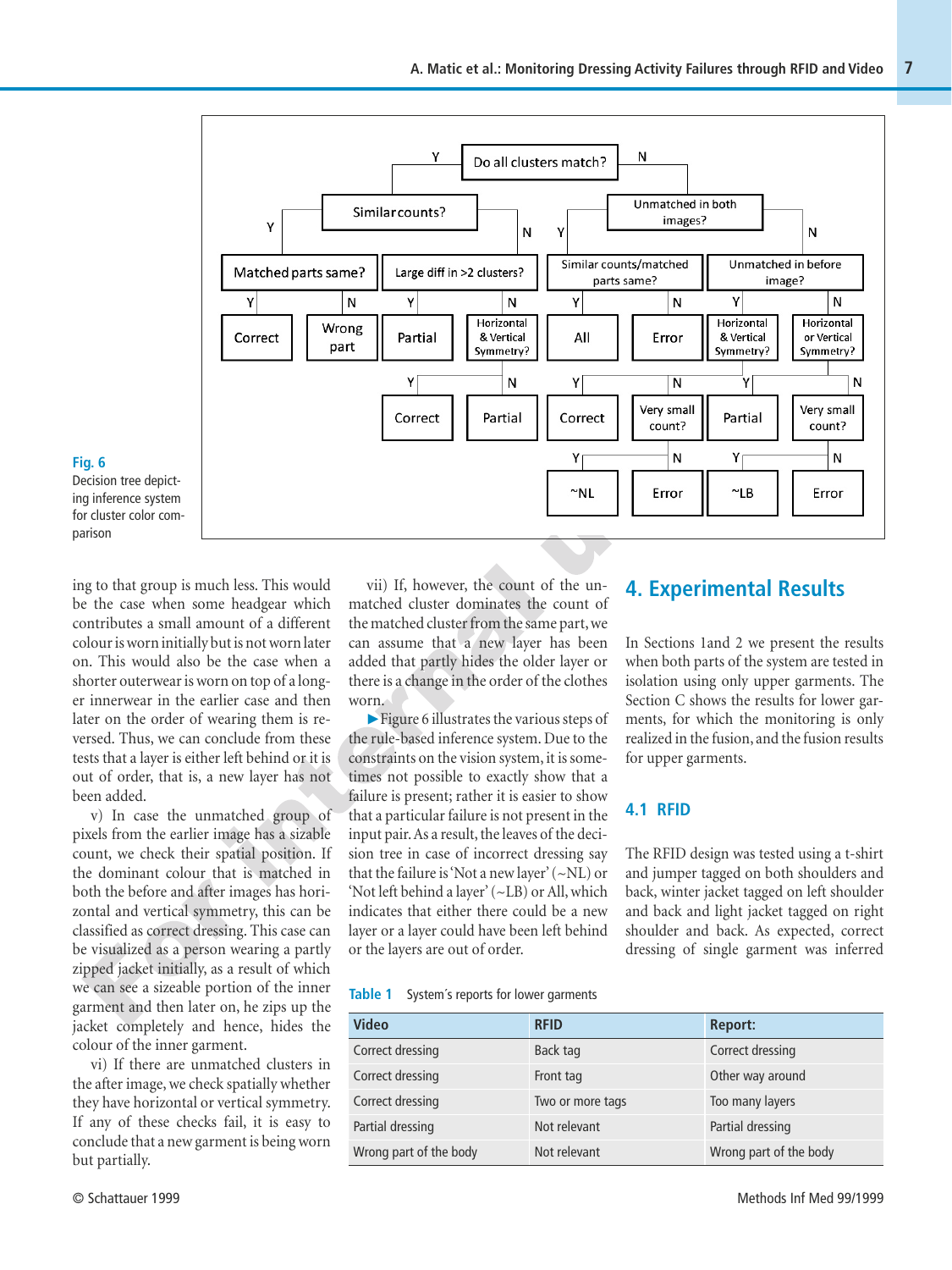| <b>Event Type</b>       | <b>Correct Dressing</b> | <b>Wrong Order</b> | <b>Backwards</b> | <b>Unrecognized</b> |
|-------------------------|-------------------------|--------------------|------------------|---------------------|
| <b>Correct Dressing</b> | 83.9%                   | 0%                 | 0%               | 16.1%               |
| Wrong Order             | 0%                      | 80%                | 0%               | 20%                 |
| <b>Backwards</b>        | 0%<br>$0\%$             |                    | 83.3%            | 16.7%               |
| Unrecognized            | 0%                      | 0%                 | 0%               |                     |

#### Table 3 Vision results

| <b>Event Type</b>       | <b>Correct Dressing</b> | <b>Partial Dressing</b> | <b>Wrong Dressing</b> |
|-------------------------|-------------------------|-------------------------|-----------------------|
| <b>Correct Dressing</b> | 73%                     | 9%                      | 18%                   |
| Partial Dressing        | $0\%$                   | 100%                    | 0%                    |
| <b>Wrong Dressing</b>   | 14%                     | 0%                      | 86%                   |

Dressing 14%<br>% more reliably for three-tagged gar-<br>namely a t-shirt and a jumper in the reliably for three-tagged gar-<br>the light and the winter<br>to the light and the winter eliably for three<br>a t-shirt and<br>the light and<br>only two tags.  $\gamma_0$ % more reliably for three-tagged gar-<br>, namely a t-shirt and a jumper in<br>arison to the light and the winter<br>s that had only two tags.<br>recruited 11 participants (ten males ments, namely a t-shirt and a jumper in 20% more reliably for three-tagged gar-<br>tis, namely a t-shirt and a jumper in<br>parison to the light and the winter<br>ets that had only two tags.<br>We recruited 11 participants (ten males<br>one female, of ages between 28 and 40 ments, namely a t-shirt and a jumper in<br>comparison to the light and the winter<br>jackets that had only two tags.<br>We recruited 11 participants (ten males<br>and one female, of ages between 28 and 40<br>vears) that were not connecte comparison to the light and the w

mer<br>nales<br>nd 40<br>is re-<br>were packets that had only two tags.<br>We recruited 11 participants (ten males<br>and one female, of ages between 28 and 40<br>years) that were not connected to this re-<br>search study. Overall, 52 activity trials were<br>performed. The par and one female, of ages between 28 and 40 recruited 11 participants (ten males<br>e female, of ages between 28 and 40<br>that were not connected to this re-<br>study. Overall, 52 activity trials were<br>med. The participants were asked to<br>any combination of clothes they and one female, of ages between 28 and 40<br>years) that were not connected to this re-<br>search study. Overall, 52 activity trials were<br>performed. The participants were asked to<br>choose any combination of clothes they<br>wanted an search study. Overall, 52 activity trials were ted to this re-<br>
ity trials were<br>
were asked to<br>
clothes they<br>
dressing task<br>
as they would performed. The participants were asked to at home. It also were<br>formed. The participants were asked to<br>oose any combination of clothes they<br>nted and to perform the dressing task<br>thout further instructions; as they would<br>at home. Initially they performed corperformed. The participants were asked to<br>choose any combination of clothes they<br>wanted and to perform the dressing task<br>without further instructions; as they would<br>do at home. Initially they performed cor-<br>rect dressing. wanted and to perform the dressing task se any combination of clothes they<br>ed and to perform the dressing task<br>but further instructions; as they would<br>chome. Initially they performed cor-<br>lressing. Then, they were asked to per-<br>two out of three failures (putting without further instructions; as they would<br>do at home. Initially they performed cor-<br>rect dressing. Then, they were asked to per-<br>form two out of three failures (putting on<br>the garments the inside out, in the wrong do at home. Initially they performed coror put further instructions; as they would<br>home. Initially they performed cor-<br>ressing. Then, they were asked to per-<br>two out of three failures (putting on<br>arments the inside out, in the wrong<br>or putting garments partially rect dressing. T t home. Initially they performed cor-<br>dressing. Then, they were asked to per-<br>two out of three failures (putting on<br>garments the inside out, in the wrong<br>r or putting garments partially), which<br>described by the researchers France, the failures (putting on<br>the inside out, in the wrong<br>g garments partially), which<br>by the researchers. As noted<br>RFID system was unable to the garments the inside out, in the wrong previously, the RFID system was unable to order or putting garments partially), which ents the inside out, in t<br>putting garments partial<br>pribed by the researchers<br>y, the RFID system was<br>he failure of partially pu<br>hence fusion is needed. Free or putting garments partially), which<br>the described by the researchers. As noted<br>wiously, the RFID system was unable to<br>dress the failure of partially putting on a<br>ment; hence fusion is needed.<br>Table 1shows the result were described by the researchers. As noted Thed by the researchers. As noted<br>7, the RFID system was unable to<br>6 failure of partially putting on a<br>hence fusion is needed.<br>19 lshows the results of experi-<br>the RFID system. The last colpreviously, the RFID system was unable to<br>address the failure of partially putting on a<br>garment; hence fusion is needed.<br><br><br>Table 1shows the results of experi-<br>ments for the RFID system. The last col-<br>umn represents the sit garment; hence fusion is needed.

**Table 4** Wrong Dressing results<br> **Table 4** Wrong Dressing results reported the failure of partially putting on a<br>t; hence fusion is needed.<br>able 1shows the results of experi-<br>for the RFID system. The last col-<br>presents the situations in which the<br>reported "unrecognized event" garment; hence fusion is needed.<br>
Iable 1shows the results of experi-<br>
ments for the RFID system. The last col-<br>
umn represents the situations in which the<br>
system reported "unrecognized event"<br>
when the subjects have put ments for the RFID system. The last column represents the situations in which the<br>system reported "unrecognized event"<br>when the subjects have put garments in a

#### **Table 4 Wrong Dressing results**

| <b>Event Type</b> | All  | $\sim$ NL | $\sim$ LB |
|-------------------|------|-----------|-----------|
| All               | 100% | $0\%$     | $0\%$     |
| $\sim$ NI         | 0%   | 100%      | $0\%$     |
| $\sim$ IB         | 0%   | $0\%$     | 100%      |

% 86%<br>nese false negatives were the consequence<br>missing two tags at the same time. On the detectives were the consequence<br>wo tags at the same time. On the<br>detecting two or three tags on ese false negatives were the consequence<br>missing two tags at the same time. On the<br>er hand, detecting two or three tags on<br>corresponding antennas at the same<br>ment is unlikely to happen when a gar- $Th<sub>000</sub>$  fol of missing two tags at the same time. On the Exalse negatives were the consequence<br>ssing two tags at the same time. On the<br>hand, detecting two or three tags on<br>orresponding antennas at the same<br>ent is unlikely to happen when a gar-<br>is not put on (such as when a subje of missing two tags at the same time. On the<br>other hand, detecting two or three tags on<br>the corresponding antennas at the same<br>moment is unlikely to happen when a gar-<br>ment is not put on (such as when a subject<br>is holding the corresponding antennas at the same and, detecting two or three tags on<br>responding antennas at the same<br>it is unlikely to happen when a gar-<br>not put on (such as when a subject<br>ing a garment inside the dressing<br>which is confirmed by the absence  $\frac{1}{2}$  mome e corresponding antennas at the same<br>oment is unlikely to happen when a gar-<br>ent is not put on (such as when a subject<br>holding a garment inside the dressing<br>ooth), which is confirmed by the absence<br>false positives in our e nt is unlike!<br>
s not put or<br>
ling a garn<br>
, which is c<br>
e positives<br>
> Table 2). **4.2 Vision**<br>**4.2 Vision** the set

#### confusion4.2 Vision  $\frac{1}{2}$  Wrong Failure, 3) Wrong Failure, 3) Write

in  $\blacktriangleright$  Table 2).<br>Vision<br>following table,  $\blacktriangleright$  Table 3, shows the **on**<br>wing table,  $\triangleright$  Table 3, shows the<br>matrix generated when testing **Show**<br>1) Example 10 Correct Drahler 3, shows the<br>1) Correct Dressing, 2) Partial<br>1) Correct Dressing, 2) Partial wing table,  $\blacktriangleright$  Table 3, shows the<br>n matrix generated when testing<br>pr 1) Correct Dressing, 2) Partial<br>Failure, 3) Wrong Dressing.  $\blacktriangleright$  Ta-<br>breakdown of the different cases  $\frac{1}{2}$ relativ Iowing table, <br>
ion matrix generate<br>
for 1) Correct Dre<br>
ig Failure, 3) Wrong<br>
i a breakdown of the<br>
to Wrong Dressing. images for 1) Correct Dressing, 2) Partial sion matrix generated when testing<br>s for 1) Correct Dressing, 2) Partial<br>ng Failure, 3) Wrong Dressing. <br>Fa-<br>s a breakdown of the different cases<br>it to Wrong Dressing.<br>have used 30 image pairs for verifigures in 1) Correct Dressing, 2) Partial<br>Dressing Failure, 3) Wrong Dressing.  $\blacktriangleright$  Ta-<br>ble 4 is a breakdown of the different cases<br>related to Wrong Dressing.<br>We have used 30 image pairs for veri-<br>fving our algorithm. Dressing Failur<br>ble 4 is e breek ble 4 is a breakdown of the different cases<br>related to Wrong Dressing.

e, 3) Wrong Dressing.<br>down of the different cases<br>g Dressing.<br>d 30 image pairs for veri-<br>ithm. The survey of images<br>following limitations in the Kdown of the different cases<br>ong Dressing.<br>sed 30 image pairs for veri-<br>prithm. The survey of images<br>ne following limitations in the<br>The background subtraction We have used 30 image pairs for veri-Wrong Dressing.<br> *i*e used 30 image pairs for veri-<br>
algorithm. The survey of images<br>
th the following limitations in the<br>
sed. The background subtraction<br>
is very naïve, and can fail when We have used 30 image pairs for veri-<br>fying our algorithm. The survey of images<br>brings forth the following limitations in the<br>method used. The background subtraction<br>algorithm is very naïve, and can fail when<br>the clothing fying our algorithm. The survey of images<br>brings forth the following limitations in the<br>method used. The background subtraction<br>algorithm is very naïve, and can fail when<br>the clothing is similar in color to the back-<br>groun method used. The background subtraction a the following limitations in the<br>d. The background subtraction<br>s very naïve, and can fail when<br>g is similar in color to the back-<br>is also sometimes difficult to<br>between clusters of two colors method used. The background subtraction<br>algorithm is very naïve, and can fail when<br>the clothing is similar in color to the back-<br>ground. It is also sometimes difficult to<br>distinguish between clusters of two colors<br>when the the clothing is similar in color to the back-In is very naïve, and can tail when<br>ing is similar in color to the back-<br>It is also sometimes difficult to<br>sh between clusters of two colors<br>y are proximal in value and spatial<br>Moreover, garments with mulground. It is also sometimes difficult to color to the back-<br>and. It is also sometimes difficult to<br>nguish between clusters of two colors<br>n they are proximal in value and spatial<br>tion. Moreover, garments with mul-<br>colors or having complex patterns will distinguish between cluster id. It is also sometimes difficult to<br>guish between clusters of two colors<br>they are proximal in value and spatial<br>on. Moreover, garments with mul-<br>colors or having complex patterns will<br>it difficult to perform matching and when they are proximal in value and spatial<br>position. Moreover, garments with mul-<br>tiple colors or having complex patterns will<br>make it difficult to perform matching and<br>failure detection. Clothes with various position. Moreover, garments with multiple colors or having complex patterns will<br>make it difficult to perform matching and<br>failure detection. Clothes with various<br>color patterns will generate almost as many position. Moreover, garments with mul-<br>tiple colors or having complex patterns will<br>make it difficult to perform matching and<br>failure detection. Clothes with various<br>color patterns will generate almost as many<br>clusters as tiple colors or having complex patterns will<br>make it difficult to perform matching and<br>failure detection. Clothes with various<br>color patterns will generate almost as many<br>clusters as each individual color in both be-<br>fore

 this hypothesis experimentally, we this hypothesis experimentally, we<br>that this should not affect the s hypothesis experimentally, we<br>
at this should not affect the<br>
algorithm. The results of colour<br>
may be affected by the surroundtested this hypothesis experimentally, we<br>believe that this should not affect the<br>matching algorithm. The results of colour<br>clustering may be affected by the surround-<br>ing lighting variations, as a result of which believe that this should not affect the specified this hypothesis experimentally, we<br>ieve that this should not affect the<br>tching algorithm. The results of colour<br>stering may be affected by the surround-<br>lighting variations, as a result of which<br>spatial position believe that this should not affect the<br>matching algorithm. The results of colour<br>clustering may be affected by the surround-<br>ing lighting variations, as a result of which<br>the spatial position ( $\langle x, y \rangle$  coordinates) of<br>t matching als<br>clustering.m gorithm. The results of colour<br>ay be affected by the surround-<br>variations, as a result of which<br>osition (<x,y> coordinates) of<br>cel are also considered for clus-<br>since exact color match is not restering may be and g may be affected by the surround-<br>ng variations, as a result of which<br>il position ( $\langle x, y \rangle$  coordinates) of<br>pixel are also considered for clus-<br>so, since exact color match is not<br>color clusters closest to each other s, as a result of which<br>Sx, y > coordinates) of<br>the considered for clus-<br>to color match is not<br>s closest to each other<br>matching instead of the spatial position (<x,y><br>the color pixel are also cons<br>tering. Also, since exact colo<br>required, color clusters close<br>are considered while matcl<br>looking for an exact match. are considered while matching inst<br>looking for an exact match.<br>**4.3 Fusion of RFID and Vision** looking for an exact match.

## Processing **CO 4.3 Fusion of RFID and Vision<br>Processing<br>Departs the confusion matrix for Albert 5 presents the confusion matrix for 4.3 Fusion of RFID and Vision Fusion of RFID and Vision<br>
Seessing**<br>
Fusion 5 presents the confusion matrix for<br>
fusion of RFID and vision observations

essing<br>le 5 presents the confusion matrix for<br>sion of RFID and vision observations<br>monitoring dressing of upper garfusion matrix for<br>sion observations<br>ng of upper gar<br>►Table 6 shows  $\blacktriangleright$  Table 5 presents the confusion matrix for<br>the fusion of RFID and vision observations<br>when monitoring dressing of upper gar-<br>ments is addressed while  $\blacktriangleright$  Table 6 shows<br>the results for lower garments. Recognitio ▶ Table 5 presents the contusion matrix for<br>the fusion of RFID and vision observations<br>when monitoring dressing of upper gar-<br>ments is addressed while ▶ Table 6 shows<br>the results for lower garments. Recognition<br>of the ca when monitoring d sion of RFID and vision observations<br>monitoring dressing of upper gar-<br>is addressed while  $\blacktriangleright$  Table 6 shows<br>sults for lower garments. Recognition<br>case of putting garments on back-<br>or other way around cannot be done ressing of upper gar-<br>while  $\blacktriangleright$  Table 6 shows<br>garments. Recognition<br>ig garments on back-<br>round cannot be done<br>the failure of putting ments is addressed while Table 6 shows<br>the results for lower garments. Recognition Ints is addressed while lable 6 shows<br>In the case of putting garments. Recognition<br>the case of putting garments on back-<br>rds or other way around cannot be done<br>thout RFID, while the failure of putting<br>the garment partially the results tor lower garments. Recognition<br>of the case of putting garments on back-<br>wards or other way around cannot be done<br>without RFID, while the failure of putting<br>on the garment partially or on wrong part<br>of the body of the case of pu or the case of patting garments on suck<br>wards or other way around cannot be done<br>without RFID, while the failure of putting<br>on the garment partially or on wrong part<br>of the body can only be detected through<br>vision processi without RFID, while the failure of putting<br>on the garment partially or on wrong part<br>of the body can only be detected through<br>vision processing. This was the motivation<br>for the joint development and integration<br>of the two on the garment partially or on wrong part<br>of the body can only be detected through<br>vision processing. This was the motivation<br>for the joint development and integration<br>of the two systems. The results for correct<br>dressing a of the body can only be detected the<br>vision processing. This was the motiv or the boay can omy be detected drought<br>vision processing. This was the motivation<br>for the joint development and integration<br>of the two systems. The results for correct<br>dressing and wrong order detection for<br>upper garments as the motivation<br>t and integration<br>results for correct<br>ler detection for<br>llustrate the com-<br>two systems. The for the joint development and integration<br>of the two systems. The results for correct provide the systems. The results for correct<br>ty and wrong order detection for<br>garments further illustrate the com-<br>ntary nature of the two systems. The<br>provides 10% higher recognition dressing and wrong order detection for for two systems. The results for correct<br>sing and wrong order detection for<br>er garments further illustrate the com-<br>nentary nature of the two systems. The<br>on provides 10% higher recognition<br>for inferring the wrong order of dressing and wron<br>upper germents furi ther illustrate the com-<br>f the two systems. The<br>% higher recognition<br>exproped to the RFID system<br>to the RFID system<br>where the overall imupper garments further illu<br>plementary nature of the ty plementary nature of the two systems. The<br>fusion provides 10% higher recognition<br>rate for inferring the wrong order of dress-<br>ing in comparison to the RFID system<br>working in isolation, where the overall im-<br>provement incre fusion provides 10% high<br>rate for inferring the wrong<br>ing in comparison to the<br>working in isolation, where<br>provement increases from<br>and 73% (Vision) to 93.5%. working in isolation, where the overall im-<br>provement increases from 83.9% (RFID) working in isolation, where the overall im-<br>provement increases from 83.9% (RFID)<br>and 73% (Vision) to 93.5%.<br>**5. Conclusion** and 73% (Vision) to 93.5%.

## **1999 (Tatal) to sell formulation**<br> **5. Conclusion**<br>
We have demonstrated that the fusion of in

**onclusion**<br>ave demonstrated that the fusion of<br>and vision processing systems can restand that the processing opposition where<br>liably detect a number of common failures **Conclusion**<br>
Experiment is a few demonstrated that the fusion of<br>
FID and vision processing systems can re-<br>
bly detect a number of common failures<br>
dressing experienced by patients with imponent that the fusion of<br>the division processing systems can re-<br>etect a number of common failures<br>sing experienced by patients with<br>imponents. Some of the failures We have demonstrated that the fusion of<br>RFID and vision processing systems can re-<br>liably detect a number of common failures<br>in dressing experienced by patients with<br>various impairments. Some of the failures<br>can only be id d vision processing systems can re-<br>tect a number of common failures<br>ing experienced by patients with<br>impairments. Some of the failures<br>v be identified with one of the two<br>thus making the fusion a requirea number of common failures<br>experienced by patients with<br>airments. Some of the failures<br>identified with one of the two<br>s making the fusion a require-<br>for the failures that both sysin dressing experienced by patients with<br>various impairments. Some of the failures ressing experienced by patients with<br>hus impairments. Some of the failures<br>only be identified with one of the two<br>ms, thus making the fusion a require-<br>t, while for the failures that both sys-<br>are capable of recognizing, t various impairments. Some of the tailures<br>can only be identified with one of the two<br>systems, thus making the fusion a require-<br>ment, while for the failures that both sys-<br>tems are capable of recognizing, the experi-<br>menta can only be ident<br>existence thus mall systems, thus making the fusion a requirement, while for the failures that both systems are capable of recognizing, the experimental results showed an appreciable improvement in the recognition rate. As a resystem, the form of the failures that both systems are capable of recognizing, the experimental results showed an appreciable improvement in the recognition rate. As a result, we achieved a robust system to monisult, we achieved a robust system to monitor the dressing activity. The system pro-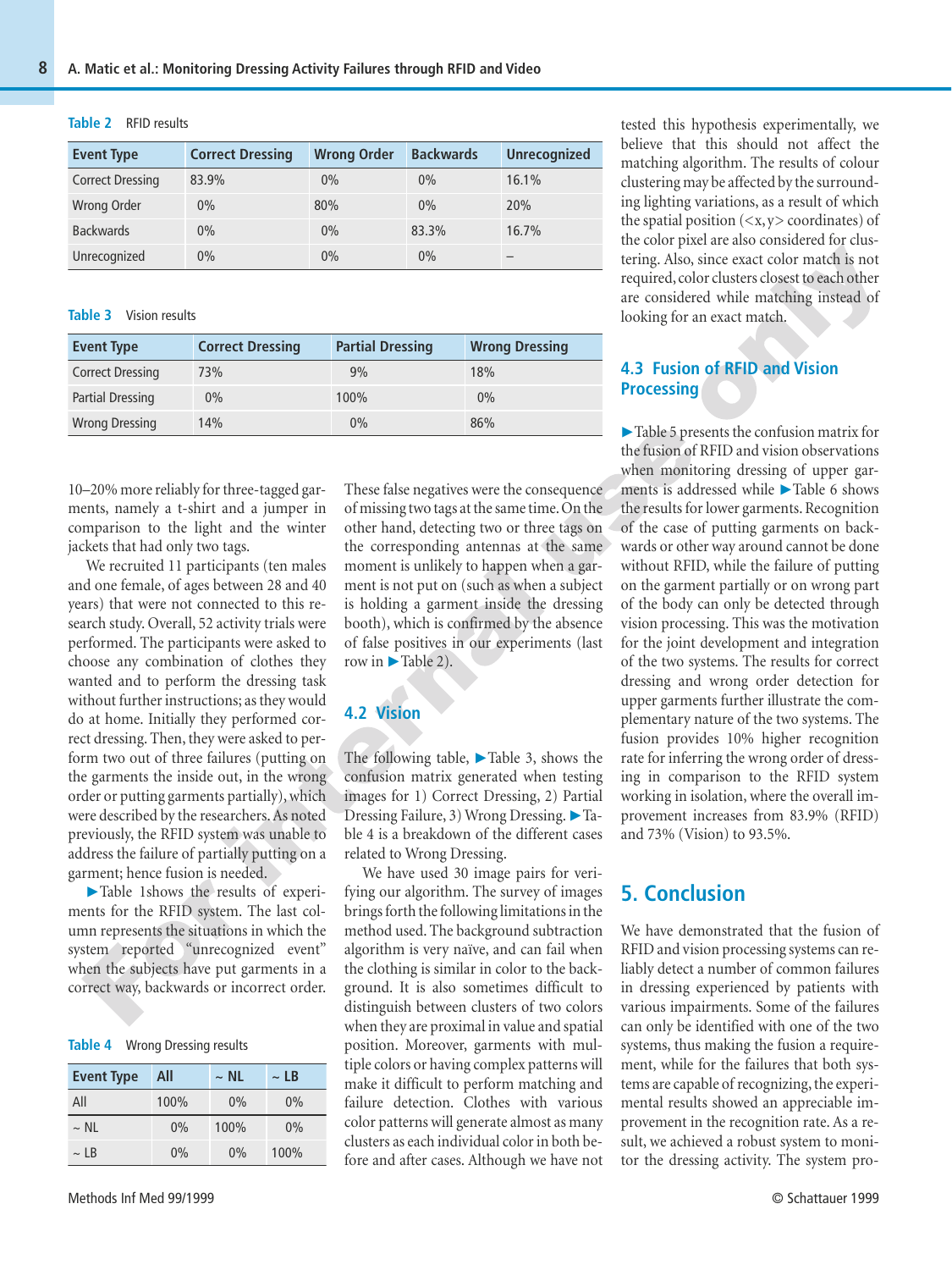| Table 5<br>Fusion results (upper |
|----------------------------------|
| garments)                        |

| Fusion results (upper                                                                        | <b>Event Type</b>       | <b>Correct Dressing</b> | <b>Wrong Order</b><br><b>Dressing</b> | <b>Backwards</b><br><b>Dressing</b> | <b>Partial Dress-</b><br>ing | $Un -$<br>recognized |
|----------------------------------------------------------------------------------------------|-------------------------|-------------------------|---------------------------------------|-------------------------------------|------------------------------|----------------------|
|                                                                                              | <b>Correct Dressing</b> | 93.5%                   | $0\%$                                 | 0%                                  | $0\%$                        | 6.5%                 |
| Wrong Order Dressing<br><b>Backwards Dressing</b><br><b>Partial Dressing</b><br>Unrecognized | $0\%$                   | 90%                     | 0%                                    | $0\%$                               | 10%                          |                      |
|                                                                                              | $0\%$                   | $0\%$                   | 83.3%                                 | $0\%$                               | 16.7%                        |                      |
|                                                                                              | 0%                      | $0\%$                   | 0%                                    | 100%                                | $0\%$                        |                      |
|                                                                                              |                         | $0\%$                   | $0\%$                                 | 0%                                  | $0\%$                        | $\qquad \qquad$      |

patients experiencing dressing difficulties. provide assistance to<br>g dressing difficulties.<br>warn a subiect about platform to provide assistance to<br>experiencing dressing difficulties.<br>nple, it can warn a subject about<br>failures through voice feedback. In vides a platform to provide assistance to<br>patients experiencing dressing difficulties.<br>For example, it can warn a subject about<br>dressing failures through voice feedback. In<br>addition, it allows for the possibility of long The variable constraint composition is experiencing dressing difficulties.<br>
Example, it can warn a subject about<br>
ing failures through voice feedback. In<br>
ion, it allows for the possibility of long<br>
tracking of eventual ch For example, it can warn a subject about<br>dressing failures through voice feedback. In For example, it can want a stagleer about<br>dressing failures through voice feedback. In<br>addition, it allows for the possibility of long<br>term tracking of eventual changes in dress-<br>ing performance, which can be used as in-<br>d cognitive state. Intion, it allows for the possibility of long<br>m tracking of eventual changes in dress-<br>performance, which can be used as in-<br>ators in the evaluation of the overall<br>gnitive state.<br>The fusion of RFID and the video analy-Figure 1 and the evaluation of the overall<br>ing performance, which can be used as in-<br>dicators in the evaluation of the overall<br>cognitive state.<br>The fusion of RFID and the video analy-<br>sis proved to be an effective solution

may performance, which can be doed as in<br>dicators in the evaluation of the overall<br>cognitive state.<br>The fusion of RFID and the video analy-<br>sis proved to be an effective solution for<br>monitoring activities of daily living s ators in the evaluation of the overall<br>initive state.<br>The fusion of RFID and the video analy-<br>proved to be an effective solution for<br>initoring activities of daily living such as<br>case of our system for recognition of The fusion of RFID and the video analye state.<br>
usion of RFID and the video analy-<br>
ed to be an effective solution for<br>
ing activities of daily living such as<br>
of our system for recognition of<br>
steps or the design for monitoring sis proved to be an effective solution for Fre faised of ratio and the video analy<br>proved to be an effective solution for<br>pinitoring activities of daily living such as<br>e case of our system for recognition of<br>sesing steps or the design for monitoring<br>chen activities  $rac{10}{2}$ monitoring activities of all priving start<br>the case of our system for recognition of<br>dressing steps or the design for monitoring<br>kitchen activities [17]. In the future work,<br>we will investigate other potential domains<br>of m the case of our system for recognition<br>dressing steps or the design for monitor<br>kitchen activities [17]. In the future ww<br>we will investigate other potential domin<br>of monitoring everyday behaviour wl<br>our system can be succ We will investigate other potential domains<br>of monitoring everyday behaviour where<br>our system can be successfully applied.<br>**Acknowledgments**<br>The research was funded by the Autonour system can be success

### **Acknowledgments** Acknowled<br>The resears

Informg everyday behaviour where<br>tem can be successfully applied.<br>**Wedgments**<br>search was funded by the Auton-<br>Province of Trento. Call for pro-(uny appnea.<br>d by the Auton-<br>to, Call for pro-<br>(project ACube). **Example 15**<br>
rch was funded by the Auton-<br>
responsive of Trento, Call for pro-<br>
or Projects 2006 (project ACube).<br>
of this research was supported in **gments**<br>h was funded b<br>zince of Trento,<br>Projects 2006 (pr<br>this research was<br>Award 0916687. omous Province of Trento, Call for proearch was funded by the Auton-<br>Province of Trento, Call for pro-<br>ajor Projects 2006 (project ACube).<br>In of this research was supported in<br>NSF Award 0916687.<br>would like to thank volunteers for posal Major Projects 2006 (project ACube).  $h_{\text{next}}$ 

part by NSF Award 0916687.<br>Authors would like to thank volunteers for<br>their time in participating in our experiments.

#### and Accelerometers Sensing. Persons and 2008. Proceedings of the

- **Statistic M, Huynh T, Laerhoven KV, Schiele B, ADL**<br>Stikic M, Huynh T, Laerhoven KV, Schiele B, ADL ven KV, Schiele B. ADL<br>Combination of RFID and Accelerometer Sensing, PervasiveHealth 2008. Laerhoven KV, Schiele B. ADL<br>on the Combination of RFID<br>Sensing. PervasiveHealth 2008.<br>2nd International Conference  $\mathbf{c}_{\mathbf{f}}$ kic M, Huynh T, Laerhoven KV, Schiele B. ADL<br>cognition Based on the Combination of RFID<br>d Accelerometer Sensing. PervasiveHealth 2008.<br>oceedings of the 2nd International Conference<br>Pervasive Computing Technologies for Heal Recognitio<br>and Accele<br>Proceeding<br>on Pervasi<br>care: 2008. and Accelerometer Sensing. PervasiveHealth 2008.<br>Proceedings of the 2nd International Conference<br>on Pervasive Computing Technologies for Health-<br>care; 2008.<br>www.aoa.gov (Internet). Administration of Aging: Proceedings of the 2nd International Conference Proceedings of the 2nd International Conference<br>on Pervasive Computing Technologies for Health-<br>care; 2008.<br>www.aoa.gov (Internet). Administration of Aging;<br>(cited 2009 November 9).<br>Morris M. Lundell I. Dishman E. Needham on Pervasive Computing Technologies i<br>care: 2008 care; 2008.<br>2. www.aoa.gov (Internet). Administration of Aging;
- $(cited 2009 November 9)$ .
- From Exercise<br>
Style (Internet). Administration of Aging;<br>
Discomber 9).<br>
Eundell J, Dishman E, Needham B. New<br>
Study of Elders with Cognitive Decline. (internet). Administration or Aging;<br>ovember 9).<br>Indell J, Dishman E, Needham B. New<br>International Computing from Eth-<br>idy of Elders with Cognitive Decline.<br>Proceedings of the 5th International (cited 2009 November 9).<br>Morris M. Lundell I. Dishman E. Needham B. Conference on Ubiquitous Computing; 2003. Morris M, Lundell J, Dishman E, Neednam B. New<br>Perspectives on Ubiquitous Computing from Eth-<br>nographic Study of Elders with Cognitive Decline.<br>UbiComp'03: Proceedings of the 5th International<br>Conference on Ubiquitous Comp Perspectives on Ubiquitous Computing from Ethnographic Study of Elders with Cognitive Decline. nographic Study of Elders with Cognitive Decline.<br>UbiComp'03: Proceedings of the 5th International<br>Conference on Ubiquitous Computing; 2003.<br>Philipose M, Fishkin K, Perkowitz M, Petterson D,<br>Fox D, Kautz H, et al. Inferrin
- eaings or the 5th International<br>uitous Computing; 2003.<br>I K, Perkowitz M, Petterson D,<br>Inferring Activities from Inter-<br>I. Proceedings of the 2nd Inter-<br>on Pervasive Computing: 2004. 5.Conference on Ubiquitous Computing; 2003.<br>
Philipose M, Fishkin K, Perkowitz M, Petterson D,<br>
Fox D, Kautz H, et al. Inferring Activities from Inter-<br>
actions with Objects. Proceedings of the 2nd Inter-<br>
national Conferenc Philipose M, Fishkin K, Perkowitz M, Petterson D,<br>Fox D, Kautz H, et al. Inferring Activities from Inter-<br>actions with Objects. Proceedings of the 2nd Inter-<br>national Conference on Pervasive Computing; 2004.<br>Walker CM, Sun actions with Objects. Proceedings of the 2nd International Conference on Pervasive Computing; 2004.
- autz H, et al. Inferring Activities from Inter-<br>vith Objects. Proceedings of the 2nd Inter-<br>Conference on Pervasive Computing; 2004.<br>CM, Sunderland A, Sharma J, Walker MF.<br>act of Cognitive impairment on upper body<br>difficul with Objects. Proceedings of the 2nd Inter-<br>Conference on Pervasive Computing; 2004.<br>CM, Sunderland A, Sharma J, Walker MF.<br>act of cognitive impairment on upper body<br>difficulties after stroke: a video analysis of<br>of recove Walker CM, Sur<br>The impact of co<br>dressing difficult<br>patterns of recov<br>2004: 75: 43–48. 5. Walker CM, Sunderland A, Sharma J, Walker MF.<br>The impact of cognitive impairment on upper body<br>dressing difficulties after stroke: a video analysis of<br>patterns of recovery. J Neurol Neurosurg Psychiatry<br>2004; 75: 43–48. dressing difficulties after stroke: a video analysis of impact of cognitive impairment on upper boay<br>sing difficulties after stroke: a video analysis of<br>erns of recovery. J Neurol Neurosurg Psychiatry<br>4; 75: 43–48.<br>rs C, Wachsmuth S, Hoey J. Learning to recog-<br>behaviours of per ں<br>notterns  $2004:75:43-48.$
- difficulties after stroke: a video analysis of<br>of recovery. J Neurol Neurosurg Psychiatry<br>43–48.<br>Wachsmuth S, Hoey J. Learning to recog-<br>aviours of persons with dementia using<br>cues in an HMM-based approach. Proery, J Neurol Neurosurg Psychiatry<br>
muth S, Hoey J. Learning to recog-<br>
of persons with dementia using<br>
n an HMM-based approach. Pro-<br>
2nd International Conference on Peters C, Wachsmuth S, Hoev J. Learning to recog-43–48.<br>Wachsmuth S, Hoey J. Learning to recog-<br>cues in an HMM-based approach. Pro-<br>cues in an HMM-based approach. Pro-<br>of the 2nd International Conference on<br>Technologies Related to Assistive Ennise behaviours of<br>multiple cues in a<br>ceedings of the 21<br>Pervasive Technol<br>vironments: 2009. 7.mise benaviours or persons with dementia using<br>multiple cues in an HMM-based approach. Pro-<br>ceedings of the 2nd International Conference on<br>Pervasive Technologies Related to Assistive En-<br>vironments; 2009.<br>Wihailidis A. Ca multiple cues in an HMM-based approach. Proceedings of the 2nd International Conference on vironments; 2009.
- eeedings of the 2nd International Conference on<br>Pervasive Technologies Related to Assistive En-<br>vironments; 2009.<br>Mihailidis A, Carmichael B, Boger J. The Use of<br>Computer Vision in an Intelligent Environment<br>to Support Agi ive Technologies Related to Assistive En-<br>nents; 2009.<br>lidis A, Carmichael B, Boger J. The Use of<br>nuter Vision in an Intelligent Environment<br>poport Aging-in-Place, Safety, and Indepen-<br>in the Home. IEEE Transactions on Inf Mihailidis A, Carmichael B, Boger J. The Use of nts; 2009.<br>lis A, Carmichael B, Boger J. The Use of<br>per Vision in an Intelligent Environment<br>the Home. IEEE Transactions on Infor-<br>the Home. IEEE Transactions on Infor-<br>Technology in Biomedicine 2004: 8 (3): 1нинин<br>Самооди to Support Aging-in-Place, Safety, and Independence in the Home. IEEE Transactions on Inforace, sarety, and Indepen-<br>E Transactions on Infor-<br>Biomedicine 2004; 8 (3):<br>AS, Fisk AD, Rogers WA.<br>Aeing in Place: Underdence in the Home. LEEE Transactions on Infor-<br>mations Technology in Biomedicine 2004; 8 (3):<br>238–247.<br>Mynatt ED, Melenhorst AS, Fisk AD, Rogers WA.<br>Aware Technologies for Aging in Place: Under-<br>standing User needs and Att 238-247
- tions iecnnology in biometicine 2004; 8 (5):<br>-247.<br>natt ED, Melenhorst AS, Fisk AD, Rogers WA.<br>are Technologies for Aging in Place: Under-<br>ading User needs and Attitudes. Proceedings of<br>2nd International Conference on Perv  $M<sub>unatt</sub>$  ED Aware Technologies for Aging in Place: Understanding User needs and Attitudes. Proceedings of the 2nd International Conference on Pervasive Computing; 2004.
- Pillbox for Continuous Monitoring of Adami A, Kaye JA. An<br>Continuous Monitoring of<br>Proceedings of the 28th EMBS TL, Hunt JM, Adami A, Kaye JA. Annual Conference: Proceedings of the 28th CMBS Annual International Conference: New Hayes TL, Hunt JM<br>Electronic Pillbox for<br>Medication Adherenc<br>IEEE EMBS Annual Ir<br>York Citv, USA: 2006. Frayes TL, Flunt JM, Adami A, Kaye JA. An<br>Electronic Pillbox for Continuous Monitoring of<br>Medication Adherence. Proceedings of the 28th<br>IEEE EMBS Annual International Conference; New<br>Vork City, USA; 2006.<br>Kaye I. Home base Electronic Pillbox for Continuous Monitoring of<br>Medication Adherence. Proceedings of the 28th dication Adherence. Proceedings of the 28th<br>EE EMBS Annual International Conference; New<br>k City, USA; 2006.<br>ye J. Home based technologies: A new paradigm<br>conducting dementia prevention trials. Alz-**HEER EMRS Annual I** York City, USA; 2006.
- ice. Proceedings of the 28th<br>nternational Conference; New<br>is.<br>i. The inversion trials. Alz-<br>The iournal of the Alzrternational Conference; New<br>
echnologies: A new paradign<br>
entia prevention trials. Alz<br>
The journal of the Alz<br>
2008: 4 (1 Suppl 1): S60–66. 10. Kaye J. Home based technologies: A new paradigm Fork City, USA; 2006.<br>
Kaye J. Home based technologies: A new paradigm<br>
for conducting dementia prevention trials. Alz-<br>
heimer's&Dementia, The journal of the Alz-<br>
heimer's Association. 2008; 4 (1 Suppl 1): S60–66.<br>
Fever  $\frac{1}{\sqrt{2}}$ ome based technologies: A new paradigm<br>ucting dementia prevention trials. Alz-<br>kDementia, The journal of the Alz-<br>Association. 2008; 4 (1 Suppl 1): S60-66.<br>n P, Gendron M, Seron X. Disorders of<br>Actions in Subiects Sufferin heimer's&Dementia, The journal of the Alz-
- cting dementia prevention trials. Alz-<br>Dementia, The journal of the Alz-<br>ssociation. 2008; 4 (1 Suppl 1): S60–66.<br>1 P, Gendron M, Seron X. Disorders of<br>Actions in Subjects Suffering from Senile<br>of Alzheimer's Type: An Anal nemer secDementia, The Journal of the Aiz-<br>heimer's Association. 2008; 4 (1 Suppl 1): S60–66.<br>Feyergday Actions in Subjects Suffering from Senile<br>Dementia of Alzheimer's Type: An Analysis of<br>Drementia of Alzheimer's Type: heimer s Association. 2008; 4 (1 S<br>Feyereisen P, Gendron M, Seron<br>Everyday Actions in Subjects Suff<br>Dementia of Alzheimer's Type:<br>Dressing Performance. Neurop<br>habilitation 1999: 9 (2): 169–188. Everyday Actions in Subjects Suffering from Senile Everyday Actions in Subjects Suffering from Seniie<br>Dementia of Alzheimer's Type: An Analysis of<br>Dressing Performance. Neuropsychological Re-<br>habilitation 1999; 9 (2): 169–188.<br>Namazi K. Dressing independently: A closet mod Dressing Performance. Neuropsychological Rehabilitation 1999; 9 (2): 169-188.
- or Alzheimer's Type: An Analysis of<br>Performance. Neuropsychological Re-<br>n 1999; 9 (2): 169–188.<br>Dressing independently: A closet modi-<br>nodel for Alzheimer's disease patients.<br>Journal of Alzheimer's Disease and Other Performance. Neurol<br>1999; 9 (2): 169–1<br>Dressing independ<br>odel for Alzheime<br>ournal of Alzheime<br>1992: 7 (1): 22–28. 12. Namazi K. Dressing independently: A closet modihabultation 1999; 9 (2): 169–188.<br>
Namazi K. Dressing independently: A closet modification model for Alzheimer's disease patients.<br>
American Journal of Alzheimer's Disease and Other<br>
Dementias 1992; 7 (1): 22–28.<br>
Brown C. Namazi K. Dressing independently: A closet modi-<br>fication model for Alzheimer's disease patients.<br>American Journal of Alzheimer's Disease and Other<br>Dementias 1992; 7 (1): 22–28.<br>Brown C, Moore WP, Hemnan D, Yunek A. In-<br>fl American Journal of Alzheimer's Disease and Other Dementias 1992; 7 (1): 22-28.
- method of Alzheimer's Disease and Other<br>
as 1992; 7 (1): 22–28.<br>
,, Moore WP, Hemman D, Yunek A. Infinistrumental activities of daily living as-<br>
method on judgements of independence.<br>
1 Iournal of Occupational Therapy 199 13. Brown C, Moore WP, Hemman D, Yunek A. Inmentias 1992<br>
own C, Moor<br>
ence if instru:<br>
ssment metho<br>
merican Journ<br>
(3): 202–206. Brown C, Moore WP, Hemman D, Tunek A. In-<br>fluence if instrumental activities of daily living as-<br>sessment method on judgements of independence.<br>American Journal of Occupational Therapy 1996;<br>50 (3): 202–206.<br>Alzheimer's Au Tuence if instrumental activities of daily living assessment method on judgements of independence.<br>American Journal of Occupational Therapy 1996;<br>50 (3): 202–206.<br>Alzheimer's Australia. An Australian Government<br>Initiative. American Journal of Occupational Therapy 1996;
- American Journal of Occupational Therapy 1996;<br>50 (3): 202–206.<br>Alzheimer's Australia. An Australian Government<br>Initiative. Dressing Caring for someone with de-<br>mentia; 2005.<br>Ixketsos CG, Rabins PV. Dementia Care Guideli 50 (3): 202–206.<br>Alzheimer's Australia, An Australi an Government<br>meone with de-<br>Care Guidelines<br>Psychiatry and Initiative. Dressing - Caring for someone with dementia: 2005
- An Australian Government<br>Caring for someone with de-<br>V. Dementia Care Guidelines<br>of Geriatric Psychiatry and<br>Johns Hopkins University: mentia; 2005.<br>15. Lyketsos CG, Rabins PV. Dementia Care Guidelines<br>for Families, Division of Geriatric Psychiatry and<br>Neuropsychiatry The Johns Hopkins University;<br>2006.<br>16. Bālan AO, Black MJ. The Naked Truth:Estimating for Families, Division of Geriatric Psychiatry and sos CG, Kabins PV. Dementia Care Guidelines<br>amilies, Division of Geriatric Psychiatry and<br>opsychiatry The Johns Hopkins University;<br>AO, Black MJ. The Naked Truth:Estimating<br>Shane Under Clothing. Proceedings of the 2008.
- for Families, Division of Geriatric Psychiatry and<br>2006.<br>Balan AO, Black MJ. The Naked Truth:Estimating<br>Badan AO, Black MJ. The Naked Truth:Estimating<br>Body Shape Under Clothing. Proceedings of the<br>10th European Conference 2006.<br>16. Bālan AO, Black MJ. The Naked Truth:Estimating<br>10th European Conference on Computer Vision;<br>2008.<br>17. Wu I, Osuuntogun A, Choudhury T, Philipose M. Body Shape Under Clothing. Proceedings of the AO, Black MJ. The Naked Truth:Estimating<br>Shape Under Clothing. Proceedings of the<br>European Conference on Computer Vision;<br>,<br>Osuuntogun A, Choudhury T, Philipose M,<br>IM. A Scalable Approach to Activity Recogni-10th European Conference on Computer Vision; 2008.
- y Snape Under Clothing. Proceedings of the<br>European Conference on Computer Vision;<br>J., Osuuntogun A, Choudhury T, Philipose M,<br>g JM. A Scalable Approach to Activity Recogni-<br>based on Obiect Use. ICCV 2007: Proceedings th European Conterence on Computer Vision;<br>08.<br>10 J, Osuuntogun A, Choudhury T, Philipose M,<br>hlg JM. A Scalable Approach to Activity Recogni-<br>on based on Object Use. ICCV 2007: Proceedings<br>the 11th IEEE International Confe 2008.<br>
17. Wu J, Osuuntogun<br>
Rehg JM. A Scalabl<br>
tion based on Obje<br>
of the 11th IEEE Int<br>
puter Vision: 2007. Suuntogun A, Choudhury 1, Philipose M,<br>M. A Scalable Approach to Activity Recogni-<br>sed on Object Use. ICCV 2007: Proceedings<br>1th IEEE International Conference on Com-<br>ision; 2007.<br>AF. Morgan F. Laighin GO. A preliminary keng JM. A Scalable Approach to Activity Recognition<br>based on Object Use. ICCV 2007: Proceedings<br>of the 11th IEEE International Conference on Com-<br>puter Vision; 2007.<br>Dalton AF, Morgan F, Laighin GO. A preliminary<br>study of of the 11th IEEE International Conference on Com-
- **theUn-***<u>recognize</u>* puter Vision; 2007.<br>18. Dalton AF, Morgan F, Laighin GO. A preliminary<br>study of using wireless kinematic sensors to identify

| Table 6               |
|-----------------------|
| Fusion results (lower |
| garments)             |

**Table** 

|        |                           | Computing; 2004.        |                     | study of using witchess Kinchlathe schools to fucility<br>basic Activities of Daily Living. Proceedings of the |                           |                      |
|--------|---------------------------|-------------------------|---------------------|----------------------------------------------------------------------------------------------------------------|---------------------------|----------------------|
| (lower | <b>Event Type</b>         | <b>Correct Dressing</b> | Other way<br>around | <b>Partial dress-</b><br>ing                                                                                   | Wrong part of<br>the body | $Un -$<br>recognized |
|        | <b>Correct Dressing</b>   | 80%                     | $0\%$               | $0\%$                                                                                                          | $0\%$                     | 20%                  |
|        | Wrong Order Dressing      | $0\%$                   | 70%                 | 0%                                                                                                             | $0\%$                     | 30%                  |
|        | <b>Backwards Dressing</b> | $0\%$                   | $0\%$               | 100%                                                                                                           | $0\%$                     | 0%                   |
|        | <b>Partial Dressing</b>   | $0\%$                   | $0\%$               | 0%                                                                                                             | 100%                      | $0\%$                |
|        | Unrecognized              | $0\%$                   | $0\%$               | 0%                                                                                                             | $0\%$                     |                      |